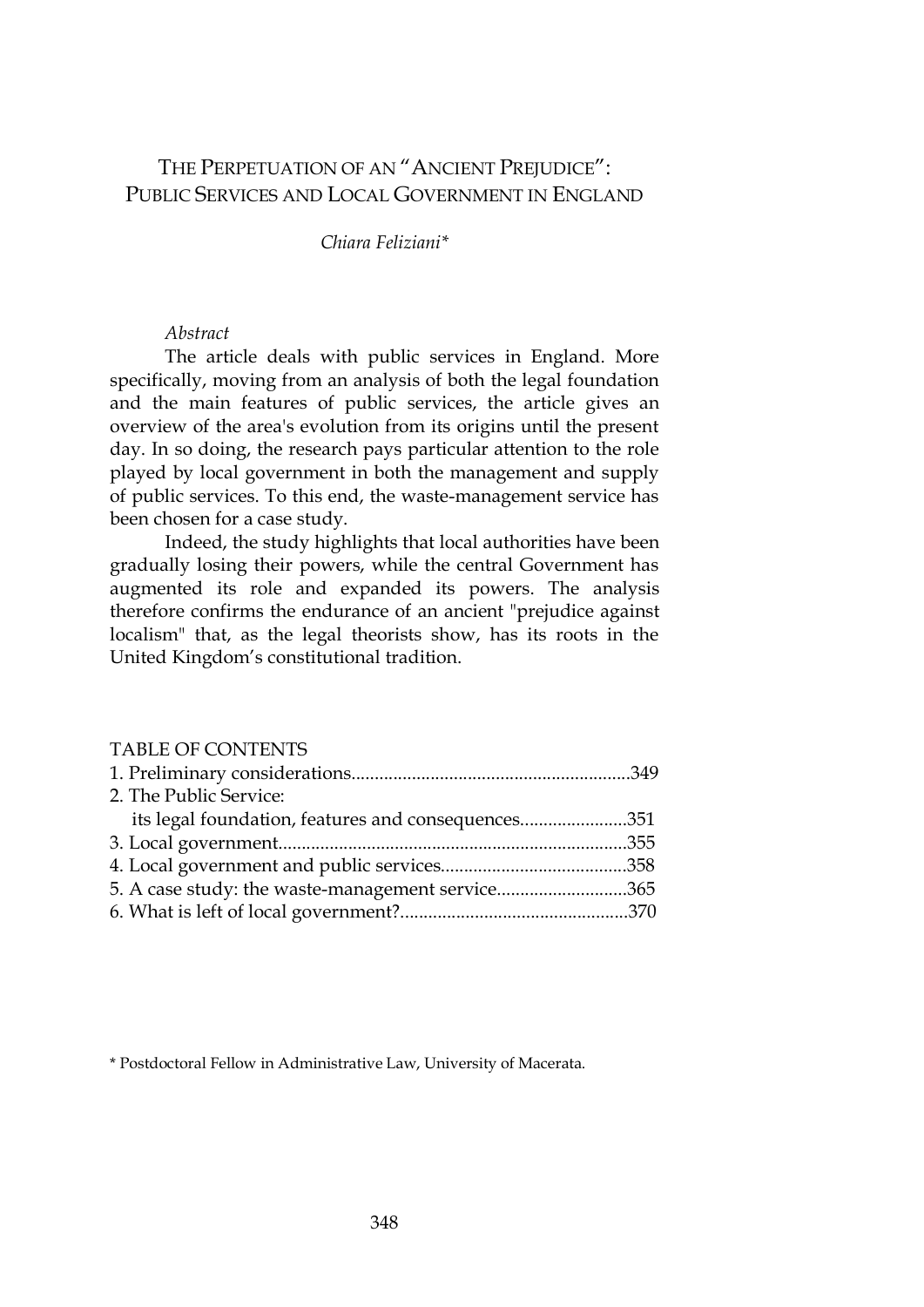$\overline{a}$ 

### **1. Preliminary considerations**

From an Italian administrative-law perspective, the English experience of public services is of interest because it presents peculiar and anomalous features when compared with the domestic and, more generally, the continental European experience1. More specifically, the main difference between the English and the Italian approach to public services stems from the absence, in England, of both a legal theory and a general legislative framework, directed, respectively, at defining and regulating the subject-matter2.

However, these "lacunae" are not so marked as to justify a negative opinion of the English system of public services. On the contrary, in many respects (e.g. the distinction between regulatory activities and supply activities, or the spread of the Citizens' Charters), England constitutes a sort of pioneer among the European Countries. Indeed, it has been able to anticipate trends that have emerged only several years later not just in Italy but also in other EU Member States and even the European Union3.

It would therefore be fairer to say that most of the peculiarities in the English system of public services are closely linked to certain features of England itself, such as its constitutional tradition4 and the role traditionally accorded local

<sup>1</sup> G. Morbidelli, *Introduzione: i servizi pubblici locali in Europa*, 3, Dir. pubbl. comp. eur., 783 et seq. (2001). More generally, with regard to the importance of a comparative study of administrative law, see G. della Cananea, *Administrative Law in Europe: a Historical and Comparative Perspective*, 2, IJPL, 162, (2009).

<sup>2</sup> See, *inter alia*, C. Graham, *Regulating public utilities. A legal and constitutional approach* (2000); C. Harlow, *Public service, Market Ideology, and Citizenship*, in M. Freedland – S. Sciarra (eds.), *Public services and citizenship in European Law*, (1998); L. Bonechi, *Il servizio pubblico locale in Gran Bretagna,* Dir. pubbl. comp. eur., 3, 788 (2001) and R. Rinaldi, *Citizen's Charter e servizi pubblici in Inghilterra*, in A. Torre – L. Volpe (eds.), *La Costituzione Britannica*. Atti del convegno dell'Associazione di Diritto pubblico comparato ed europeo, Bari, 29 – 30 May 2003 (2005).

<sup>3</sup> T. Prosser, *Regulation, public service and competition law*, P. Chirulli – R. Miccù (eds.), *Il modello europeo di regolazione. Atti della giornata di studio in memoria di Salvatore Cattaneo* (2011).

<sup>4</sup> First of all, see A. V. Dicey, *Introduction to the study of the law of the Constitution,*  10 ed. (1985). See also, more recently, A. Biondi, *Principio di supremazia e "Costituzione" inglese*, in www.forumquadernicostituzionali.it (2003); C. Harlow, *Disposing of Dicey: from legal autonomy to constitutional discourse*, in Political Studies, 356 (2000); C. Harlow – R. Rawlings, *Law and Administration*, III ed.,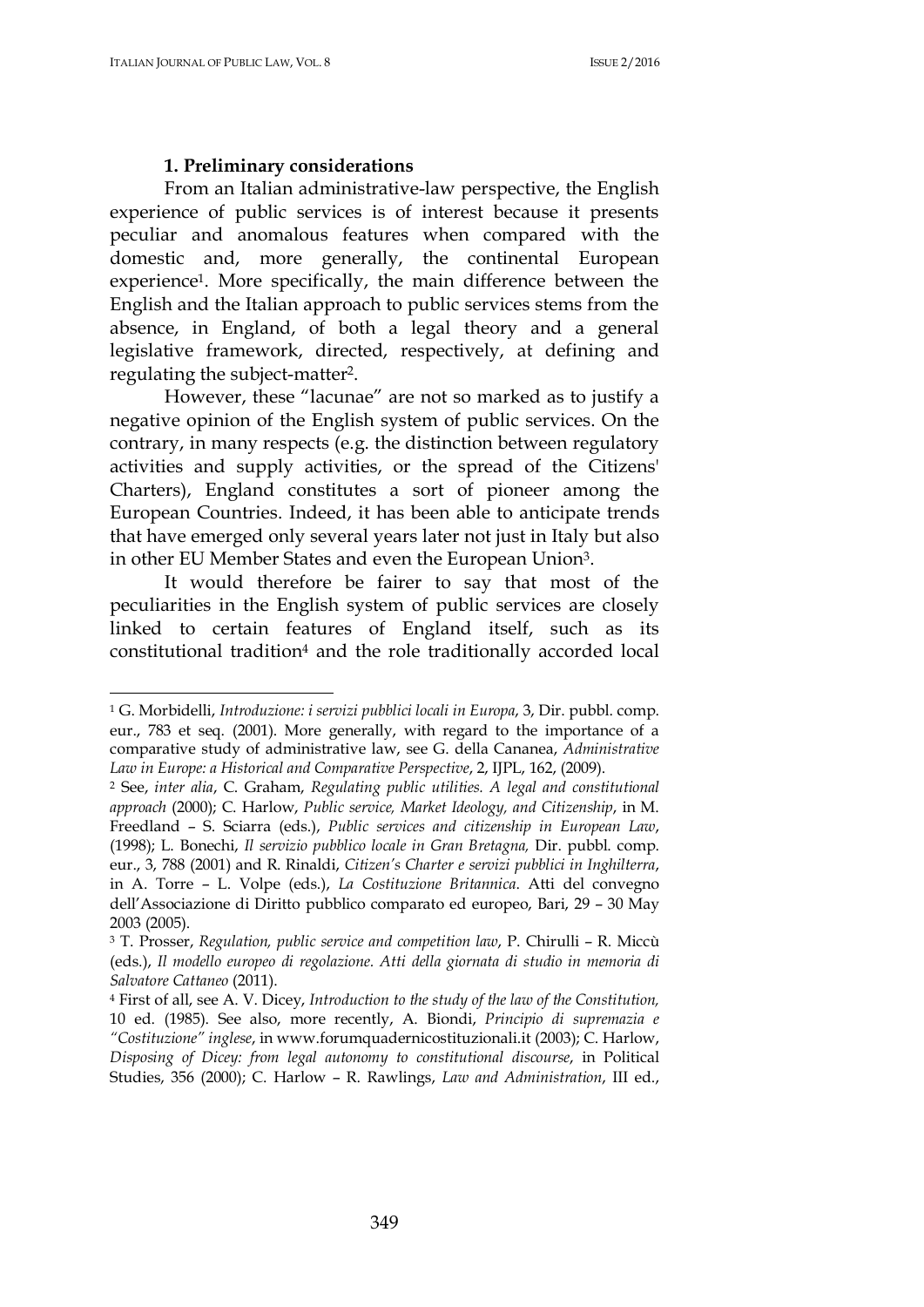government5, as well as the country's approach to the process of European integration<sup>6</sup>.

This paper therefore seeks to study English public services in a manner that takes these peculiarities fully into account. More specifically, moving from an analysis of both the legal foundation and the main features of public services, the article will give an overview of the area's evolution from its origins until the present day. In so doing, the research will pay particular attention to the role played by local government in both the management and supply of public services. To this end, the waste-management service has been chosen for a case study, as analysis can clearly demonstrate the parabolic trajectory traced by local government in England over the last few decades.

<sup>(2009);</sup> P. Leyland, *The constitution of the United Kingdom: a contextual analysis*, (2007); A. Torre, *Regno Unito* (2005) and Id., *Interpretare la Costituzione britannica* (1997).

Moreover, the distinction between public and private law is also closely connected to the English constitutional tradition. In this respect see, for instance, C. Harlow*, "Public" and "Private" law: definition without distinction*, MLR, 241 (1980); M. Taggart, *The peculiarities of the English: resisting the public/private law distinction*, P. Craig – R. Rawlings (eds.), *Law and Administration in Europe*, 107 (2003).

<sup>5</sup> S. Troilo, *Il* local government *britannico: l'ente locale tra rappresentanza della comunità e amministrazione dei servizi pubblici* (1997). See also, R. Hazell – R. Rawlings, *Devolution, Law–making and the Constitution* (2005).

<sup>6</sup> As pointed out by A. Biondi et al. (eds.), *EU Law after Lisbon* (2012), the United Kingdom joined the EEC only in 1972, by way of the European Communities Act. Moreover, as regards the most current aspects of the relationship between the UK and the European Union see, for instance, M. P. Chiti, *Il tramonto della sovranità europea? Il caso esemplare dell'*European Union Act 2011 *britannico,* 11, Giorn. Dir. Amm*.*, 1228 (2011); M. Elliott, *Constitutional Legislation, European Union Law and the Nature of the United Kingdom's Contemporary Constitution,* 10 Eu. Const. Law Rev., 2, 379 - 392 (2014) and E. A. Imparato, *Il rapporto tra fonti interne ed europee nel British context: luci e ombre della sovereignty of Parliament nella visione giurisprudenziale inglese in alcune note di comparazione con l'Italia, Federalismi.it* (2015). Finally, see also *Dossier sui rapporti tra il Regno Unito e l'Unione europea,* in Federalismi.it (2015); M.E. Bartoloni, *La disciplina del recesso dall'Unione europea: una tensione mai sopita tra spinte "costituzionaliste" e resistenze "internazionaliste"*, 2, RivistaAIC (2016); C. Curti Gialdino, *Oltre la Brexit: brevi note sulle implicazioni giuridiche e politiche per il futuro prossimo dell'Unione europea*, 13, Federalismi.it. (2016); B. De Witte, *The United Kingdom: Towards exit from the EU or towards a different kind of membership?,* 3, Quad. cost., 581 (2016); A. Torre, *In difesa del Parlamento. La High Court of Justice britannica entra in campo sul Brexit*, 53, Eticaeconomia (2016).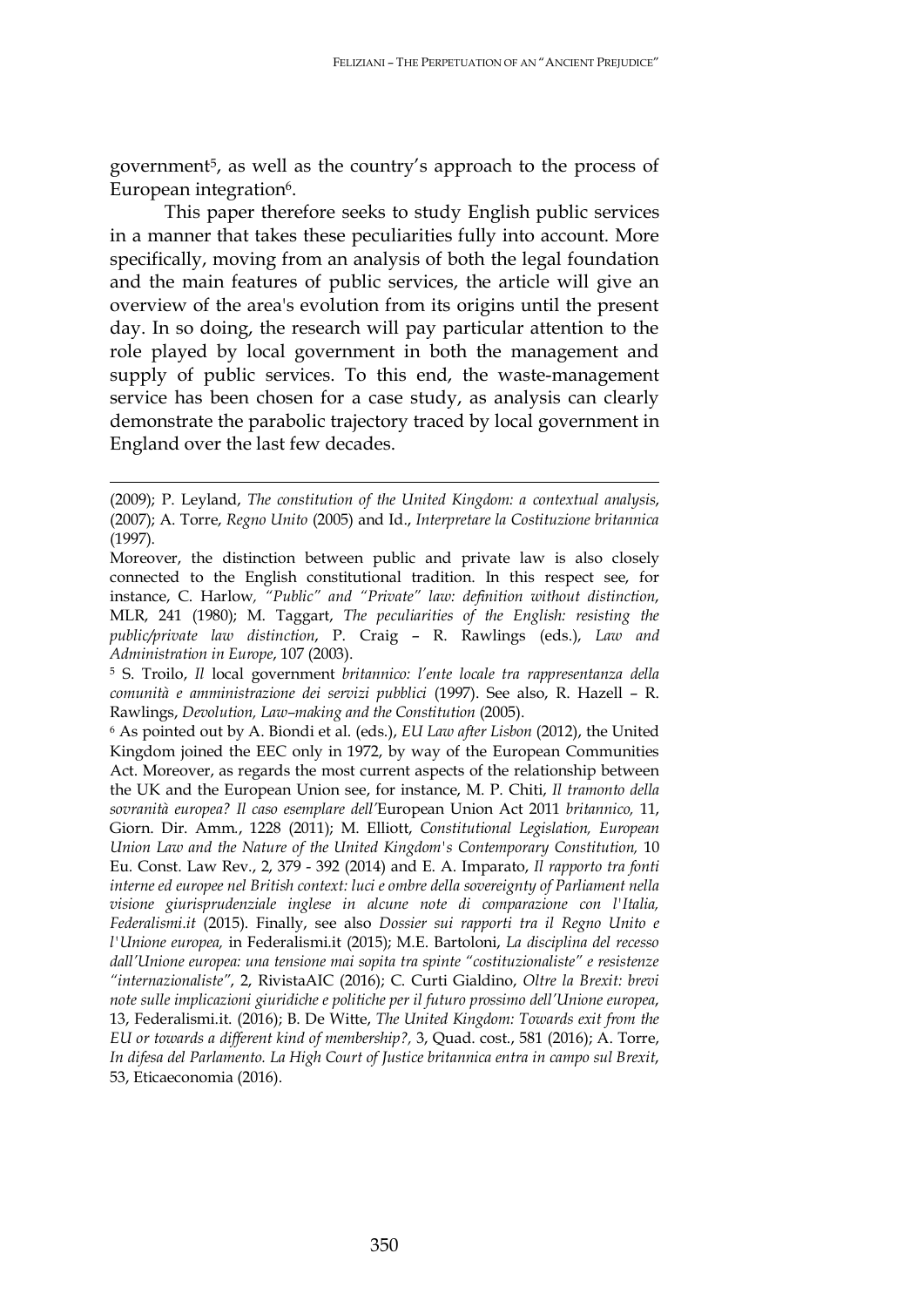$\overline{a}$ 

Indeed, the study highlights that local authorities have been gradually losing their powers, whilst the central Government has augmented its role and expanded its powers. The analysis therefore confirms the endurance of an ancient "prejudice against localism"<sup>7</sup> that, as the legal theorists show, has its roots in the United Kingdom's constitutional tradition8.

# **2. Public service: its legal foundation, features and consequences**

Although the term "public service" (and "public utilities" even more so)<sup>9</sup> has long been used in the British legal world, it has no juridical value and is, according to the scholars, merely descriptive,<sup>10</sup>. This is because (and in this it differs from the Italian concept of "*servizio pubblico*"11) it has no legal theory underpinning it12. This means that "the idea of public service as a basic legal

<sup>7</sup> L. J. Sharpe, *Regionalism in the United Kingdom. The role of social federalism*, H. Wollmann - E. Schroter (eds.), *Comparing the Public Sector Reform in Britain and Germany* (2000).

<sup>8</sup> L. J. Sharpe, *Regionalism in the United Kingdom. The role of social federalism*, cit. at 7. See, also, P. Leyland, *Introduzione al diritto costituzionale del Regno Unito* (2005) and A. Torre, *Regno Unito*, cit. at 4.

<sup>9</sup> For a definition of both "public service" and "public utility" see L. Bonechi, *Il servizio pubblico locale in Gran Bretagna*, cit. at 2 and H. Wollmann – G. Marcou, *The Provision of Public Services in Europe. Between State, Local Government and Market* (2010).

<sup>10</sup> D. Minussi, *Affidamento* in-house *di servizi pubblici locali: Regno Unito e Italia a confronto,* 4, Dir. Pubbl. Comp. Eur., 1661 (2012) and I. Harden, *The Contracting State* (1992).

<sup>11</sup> See, first of all, A. De Valles, *I servizi pubblici* and G. Zanobini, *L'esercizio privato di pubbliche funzioni*, V. E. Orlando (ed.), *Trattato di diritto amministrativo* (1920). See, in addition, G. Miele, the entry "*Servizio pubblico"*, Enc. it. (1936); R. Alessi, *Le prestazioni rese ai privati* (1956); U. Pototshing, *I servizi pubblici* (1964); F. Merusi, *Servizio pubblico*, Noviss. Dig. It., XVII (1970). See also more recently, L. De Lucia, *La regolazione amministrativa dei servizi di pubblica utilità* (2002); G. Piperata, *Servizi pubblici locali*, S. Cassese (ed.), *Dizionario di diritto pubblico* (2006); E. Scotti, *Il pubblico servizio. Tra tradizione nazionale e prospettive europee*

<sup>(2003);</sup> Id., *Servizi publici locali*, Dig. disc. pubbl., updated version (2012).

<sup>12</sup> G. Marcou, *I servizi pubblici tra regolazione e liberalizzazione: l'esperienza francese, inglese e tedesca*, 1, Riv. It. Dir. Pubbl. Comunit., 342 (2000). See also P. Birkinshaw, *Servizi pubblici e diritto nel Regno Unito. La fornitura di servizi essenziali di natura economica e non economica. Servizi di interesse generale*, E. Ferrari (ed.), *Attività economiche e attività sociali nei servizi di interesse generale,* 179 et. seq. (2007); P. Craig, *Constitution, Property and Regulation*, 3, Public Law, 110 (1991);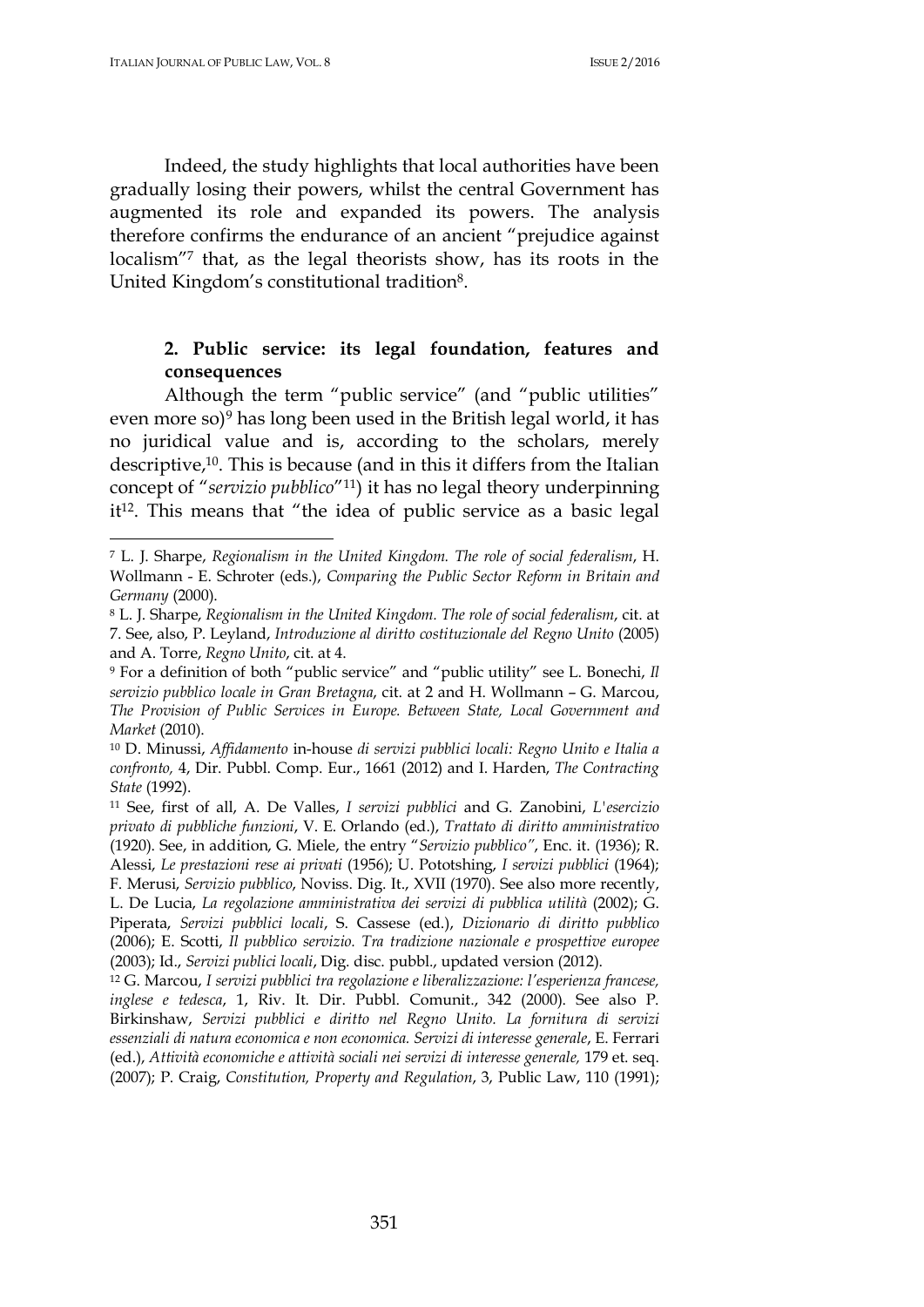concept can be found only in French [and Italian] public law"13. In England, on the other hand, "the wording «public service» is not used in legal language and it has a merely descriptive significance. «Public service» indicates the civil service, or its ethics (e.g. the ethics of public service)"14.

Nevertheless, from the nineteenth century onwards and like the majority of the other European countries, England has witnessed the emergence and spread of public services. Indeed, according to British scholars, public services "have been developing faster and more incisively than in other European States where the concept has been studied in depth (...)"15. But, unlike the experience of the continental EU Member States, in England public services have mainly been understood in a "material sense"<sup>16</sup>, meaning simply services provided for the benefit of citizens. Furthermore, citizens have no rights in relation to whether a service is provided, simply being allowed to criticize the way in which a given service is supplied<sup>17</sup>.

Such a concept of public services has at least three consequences. First of all, the British system of public services is highly flexible. According to some scholars, it is this flexibility that has made possible England's greater predisposition for "sweeping changes concerning the organization, functioning, purposes and (....) even the very existence of services"18.

Secondly, the role of citizens in their engagement with public services has never been properly placed within the public-

T. Prosser, *Regolazione dei servizi di pubblica utilità: l'esperienza anglosassone*, G. Tesauro - M. D'Alberti (eds.), *Regolazione e concorrenza* (2000) and R. Rinaldi, *Citizen's Charter e servizi pubblici in Inghilterra*, cit. at 2.

<sup>13</sup> G. Marcou, *I servizi pubblici tra regolazione e liberalizzazione: l'esperienza francese, inglese e tedesca*, cit. at 12.

<sup>14</sup> G. Marcou, *I servizi pubblici tra regolazione e liberalizzazione: l'esperienza francese, inglese e tedesca*, cit. at 12.

<sup>15</sup> R. Rinaldi, *Citizen's Charter e servizi pubblici in Inghilterra*, cit. at 2.

<sup>16</sup> G. Marcou, *I servizi pubblici tra regolazione e liberalizzazione: l'esperienza francese, inglese e tedesca*, cit. at 12.

<sup>17</sup> G. Di Gaspare, *Quadro economico del diritto dell'economia tra* Common Law *e* Civil Law, G. Falcon (ed.), *Il diritto amministrativo dei Paesi europei tra omogeneizzazione e diversità culturali* (2005).

<sup>18</sup> G. Marcou, *I servizi pubblici tra regolazione e liberalizzazione: l'esperienza francese, inglese e tedesca*, cit. at 12.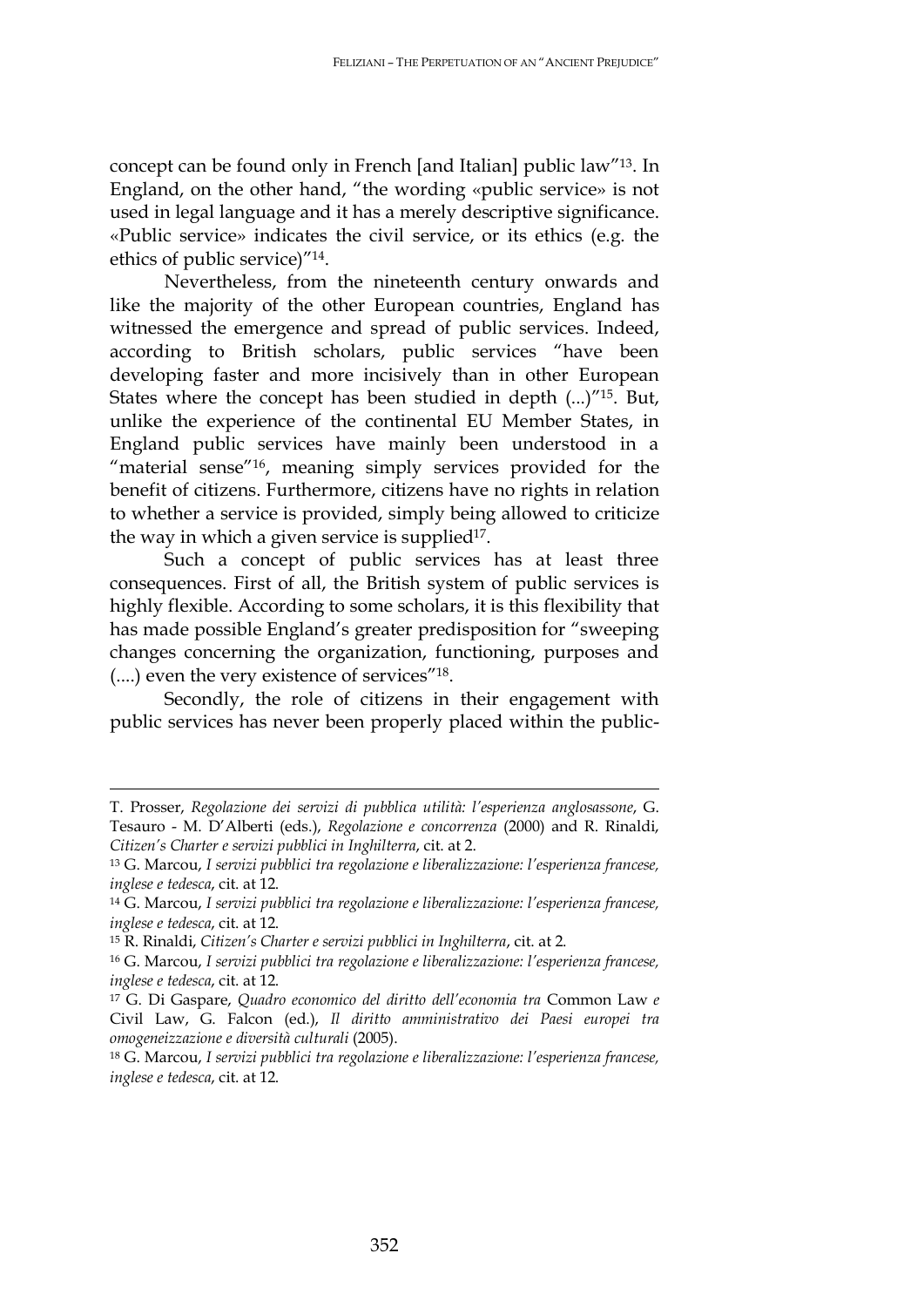$\overline{a}$ 

law framework<sup>19</sup>. Indeed, the citizen is usually qualified as a consumer, i.e. a "customer" who has expectations about the purchased service, especially as far as both its quality and efficiency are concerned. This way of understanding the relationship between citizens and public services is probably the main reason why England was able to draw up the Citizens' Charters so much earlier than the other Member States or even the European Union itself20.

Finally, the main features of public services have been defined in purely functional terms, in keeping with a vision that focuses on their material nature. Thus the distinction between a public service and a private activity usually lies "in a political choice of the Westminster Parliament: an activity can be considered «private» if its existence depends on «consumer sovereignty» (...); whereas the same activity must be qualified as a «public service» if it is carried out by virtue of an «authoritative decision»"21.

The foregoing would therefore explain the fact that, in England, public services have never had "a unitary legal framework, nor general legislation conferring powers, nor measures directed at establishing general principles for the management of services". On the contrary, they have been regulated by autonomous Acts of Parliament that establish and govern every single service separately, on the basis of similar principles (such as efficiency, a high level of quality and safety, etc.), but without creating identical provisions<sup>22</sup>. Moreover, until

<sup>19</sup> G. Di Gaspare, *Quadro economico del diritto dell'economia tra* Common Law *e* Civil Law, cit. at 17.

<sup>20</sup> R. Rinaldi, *Citizen's Charter e servizi pubblici in Inghilterra*, cit. at 2*.* See, in addition, M. Calabrò, *La Carta dei servizi italiana e la Citizen's Charter britannica. Due modelli a confronto,* 3, Dir. Proc. Amm., 823 – 830 (2014); G. Drewey, *Citizen's Charters: Service quality chameleons*, 7 (3), Publ. Manag. Rev., 321 (2005) and, as far as the Italian experience is specifically concerned, F. Giglioni, *Le garanzie degli utenti dei servizi pubblici locali,* 2, Dir. Amm., 353 – 389 (2005); Id., *Le carte di pubblico servizio e il diritto alla qualità delle prestazioni dei pubblici servizi, Pol. del dir*., 405 – 431 (2003).

<sup>21</sup> D. Minussi, *Affidamento* in-house *di servizi pubblici locali: Regno Unito e Italia a confronto,* cit. at 10. See, in addition, L. Bonechi, *Il servizio pubblico locale in Gran Bretagna,* cit. at 2.

<sup>22</sup> L. Bonechi, *Il servizio pubblico locale in Gran Bretagna,* cit. at 2; C. Graham, *Regulating public utilities. A legal and constitutional approach*, cit. at 2. On the relevance of principles in English public law, see, for instance P. Cane, *Theory*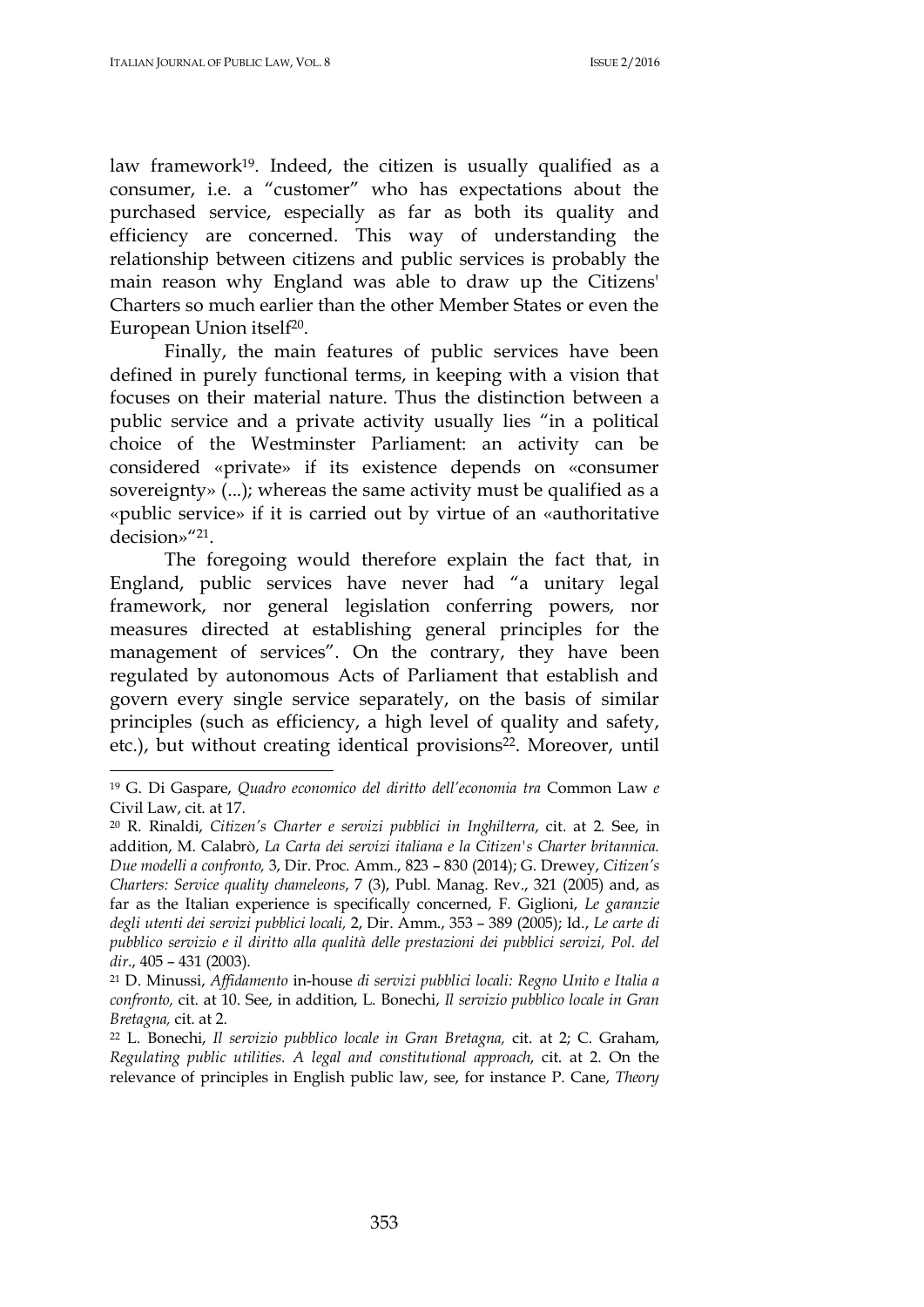the European Union required its Member States to define the scope of the concept of "service of general interest", national provisions have only very rarely defined the tasks that a service is required to ensure, since such subject-matter falls within the public administration's discretion<sup>23</sup>.

In fact and as pointed out by the legal theorists, the need to "ensure that services were available to all members of society, including the most vulnerable, on the basis of fair conditions"<sup>24</sup> has only been considered since the 1990s. Therefore, an awareness that social duties attach to the supply of every public service has led England also to formalize the concept of social solidarity in the Citizens' Charters<sup>25</sup> and has, at the same time, helped to reduce the gap between the English and the continental idea of a public service a little26. In fact, both in Italy and in the majority of the

*and values in Public Law* and P. Craig, *Theory and values in Public Law: a response*, P. Craig – R. Rawlings (eds.), *Law and Administration in Europe. Essays in honour of Carol Harlow*, 3 and 23 (2003).

<sup>23</sup> P. Craig, *Constitution, Property and Regulation*, cit. at 12. Moreover, concerning the concept of "service of general interest" and the influence of the EU policy on the national legal orders, see *amplius* E. Ferrari, *I servizi pubblici in Europa* and M. Vanrey, *Servizi di interesse economico generale e regolazione nel Regno Unito*, E. Ferrari (ed.), *Attività economiche ed attività sociali nei servizi di interesse generale,*  cit. at 12.

<sup>24</sup> T. Prosser, *Regolazione dei servizi di pubblica utilità: l'esperienza anglosassone,* cit. at 12. See also C. Graham, *Socio-economic rights and essential services: a new challenge for the regulatory State*, D. Oliver – T. Prosser – R. Rawlings (eds.), *The regulatory State: constitutional implications*, 157 (2010).

<sup>25</sup> See, for instance, M. Calabrò, *La Carta dei servizi italiana e la Citizen's Charter britannica. Due modelli a confronto*, cit. at 20 and T. Prosser, *Regulation and Social Solidarity*, 33, J.L. Soc'y, 3, 364 (2006).

<sup>26</sup> T. Prosser, *Regulation, public service and competition law*, cit. at 3. Moreover, according to the A.: "even the economic regulators established on privatization of the public utilities have some social responsibilities set out in their secondary statutory duties, and have been expected to undertake regulation which is clearly social". And, then: "I mentioned [the] principle of social solidarity. This is similar to the Continental concept of public service; rather than starting from individual rights, this principle starts from the duty of the community to secure inclusiveness, resting both on a moral sense of equal citizenship and on a more prudential goal of minimizing social fragmentation. One function of this principle in regulation is to create and support the essential social underpinning of trust which is necessary for markets to function; (….). The second role is to prevent or limit the socially fragmenting role of markets. (…) As I mentioned above, with the development of something resembling public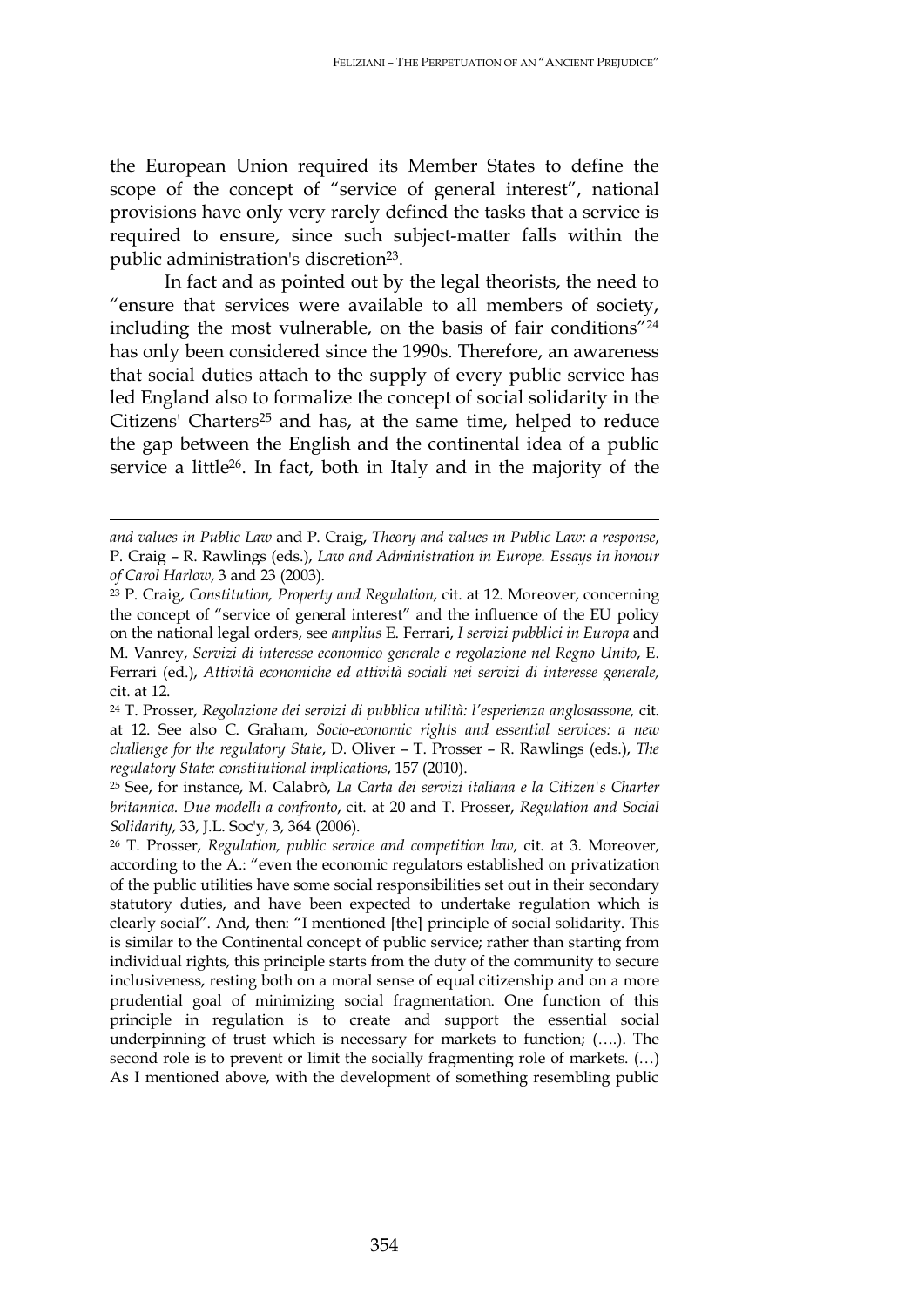other European countries, the purpose of responding to a community's need constitutes the core of the institution of public service and it is the main reason why Governments originally took upon themselves the task of providing services for the benefit of their citizens<sup>27</sup>.

### **3. Local government**

The centrality of Parliament (clearly expressed in the wording *the Crown in Parliament*)28 - and, more generally, England's peculiar constitutional regime29 - also influenced both administrative organization and the allocation of functions between the different levels of government<sup>30</sup>.

Such fact has had two main consequences.

First of all, "for centuries, no territorial form of government operated at the middle level, between local government and central government. This means that, traditionally, «regionalism» has never been successful either in England or, more generally, in the United Kingdom"31. Nor have greater successes resulted from the recent attempts at devolution<sup>32</sup>.

<sup>28</sup> A. Torre, *Regno Unito*, cit. at 4.

service law in the UK solidarity has become a legal as well as political norm, once more influenced by Continental European developments".

<sup>27</sup> See, first of all, A. De Valles, *I servizi pubblici,* cit. at 11 and R. Alessi, *Le prestazioni amministrative rese ai privati*, cit. at 11. See, also, M. Nigro, *L'edilizia popolare come servizio pubblico,* 1, Riv. Trim. Dir. Pubbl., 118 (1957) and - more recently - G. Caia, *L'organizzazione dei servizi pubblici locali. Figure, regimi e caratteristiche*, 9, Foro amm., 3167 (1991) and E. Scotti, *Servizi pubblici locali,* cit. at 11.

<sup>29</sup> A. V. Dicey, *Introduction to the study of the law of the constitution,* cit. at 4, but also P. Carrozza – A. Di Giovine - G. F. Ferrari (eds.), *Diritto costituzionale comparator* (2013); I. Jowell – D. Oliver, *The Changing Constitution,* 7th ed. (2011); P. Leyland, *The constitution of the United Kingdom,* cit. at 4; A. Young – P. Leyland – R. Rawlings, *Sovereignity and the Law* (2013) e A. Torre, *Interpretare la Costituzione Britannica* (1997).

<sup>30</sup> S. Troiolo, *Il local government britannico tra devolution interna e integrazione europea,* A. Torre – L. Volpe (eds.), *La Costituzione Britannica*, Atti del convegno dell'Associazione di Diritto pubblico comparato ed europeo, cit. at 2.

<sup>31</sup> A. Torre, *Regno Unito,* cit. at 4. See also, G. Caravale, *Unelected, unacccountable and unloved. Il fallimento del regionalismo inglese,* Federalismi.it (2012).

<sup>32</sup> See *amplius* R. Hazell – R. Rawlings, *Devolution, Law-making and the Constitution,* cit. at 5; P. Leyland, *La* Multi-Layered Constitution *e il tentativo di* devolution *nelle Regioni inglesi*, 1, Le Regioni, 10 (2006); Id., *L'esperimento della*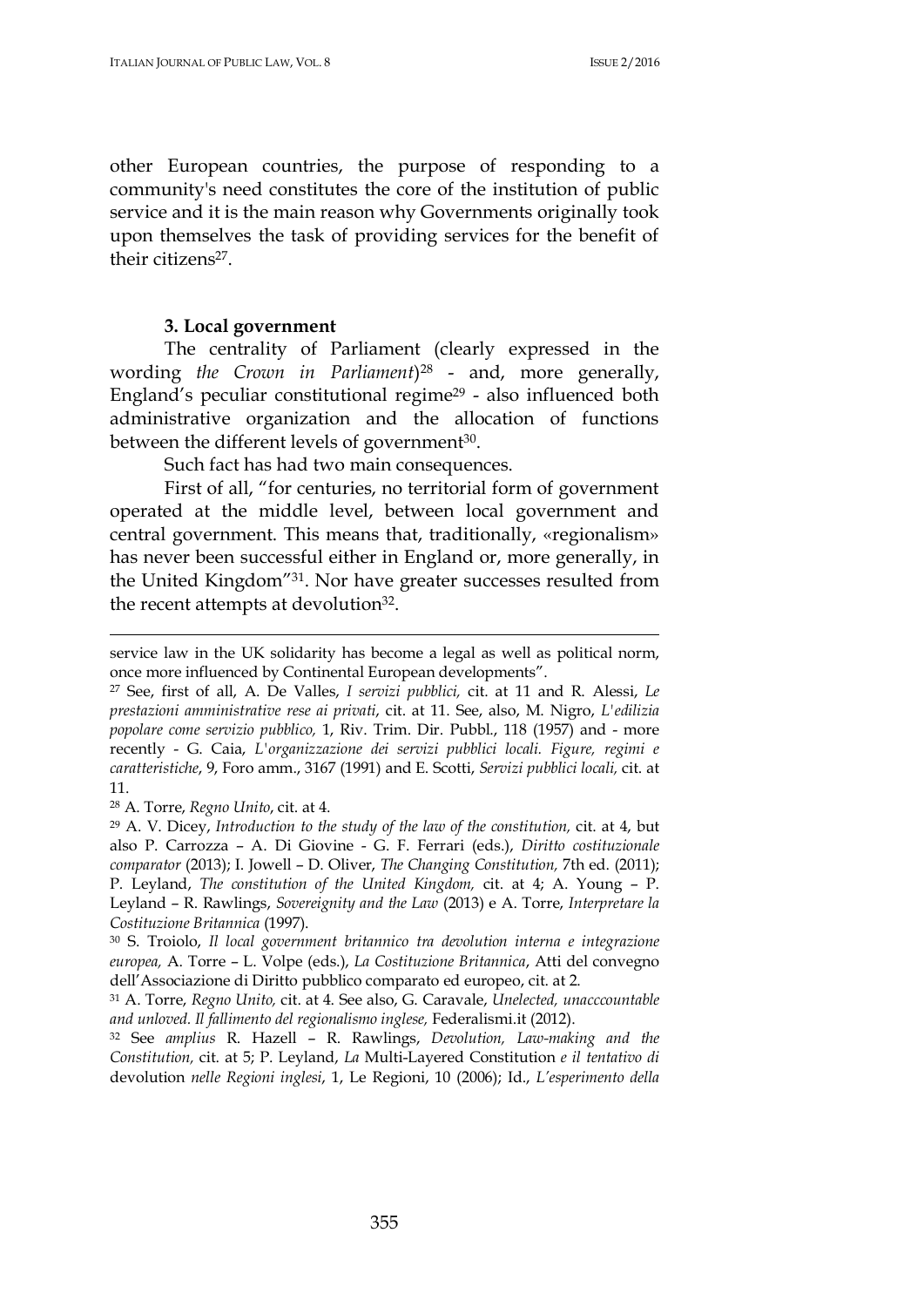Secondly, as a result of a sort of "prejudice against localism"33, the Government has traditionally tried to maintain a very centralized control, only allowing the existence of local authorities closely dependent on the central Government and lacking any "general administrative competence"<sup>34</sup> or form of coordination between themselves<sup>35</sup>.

More specifically, English local authorities came into being spontaneously, as mechanisms of self-government for local communities<sup>36</sup>. In the very beginning, therefore, they enjoyed some degree of autonomy37. In fact, lacking any constitutional basis, they came into being principally to meet the concrete needs arising at a local level and their functions could not properly be said to have been "devolved from or delegated by" the central Government. Thus, their history was, for some time, marked primarily by pragmatism and their evolution driven mainly by events, without following any clear constitutional blueprint<sup>38</sup>.

devolution *nel Regno Unito: uno sconvolgimento dell'assetto costituzionale*, 2, Le Regioni, 2, 341 (2000); I. Ruggiu, *Aspetti recenti della* devolution *nel Regno Unito: uno Stato territoriale "a metà" tra occasionalismo riformista, asimmetria e pax partitica*, 6, Le Regioni, 1157 (2005); R. Rawlings, *Delineate Wales: Constitutional, Legal and Administrative Aspects of National Devolution* (2003); A. Torre, "On Devolution". *Evoluzione e attuali sviluppi delle forme di autogoverno nell'ordinamento costituzionale britannico,* 2, Le Regioni, 203 (2000). Moreover, as far as Scotland is concerned see, *inter alia*, G. Caravale, *La devolution in Gran Bretagna: il caso scozzese,* Federalismi.it (2002); G. Poggeschi*, La* Devolution *in Scozia,* 3, Ist. Federalismo, 937 (1998); E. Mainardi, *Il referendum in Scozia: tra devolution e indipendenza,* Federalismi.it (2014); I. Ruggiu, *Le politiche della*  devolution *scozzese: unus rex, unus grex, una lex?,* 6, Le Regioni, 1267 (2004); A. Torre, *Scozia:* devolution*, quasi-federalismo, indipendenza?,* 2, www.rivistaaic.it (2013). Finally, for a comparative study, see M. Mazza, *Federalismo, regionalismo e decentramento nella prospettiva della comparazione tra i sistemi di amministrazione (o governo) locale,* 4, Ist. Federalismo, 829 (2012).

<sup>36</sup> A. Torre, *Regno Unito,* cit. at 4.

<u>.</u>

<sup>37</sup> A. Torre, *Regno Unito,* cit. at 4.

<sup>38</sup> G. G. Sturmeck, *Il nuovo welfare locale: dal Compulsory Competitive Tendering al Best Value Regime*, 2, Le Regioni, 209 (2007) and S. Troilo, *Il local government* 

<sup>33</sup> L. J. Sharpe, *Regionalism in the United Kingdom. The role of social federalism*, H. Wollmann – E. Schroter (eds.), *Comparing the Public Sector Reform in Britain and Germany*, cit. at 7.

<sup>34</sup> S. Troilo, *Il local government britannico tra devolution interna e integrazione europea*, A. Torre – L. Volpe (eds.), *La Costituzione britannica,* cit. at 2.

<sup>35</sup> J. A. Chandler, *Local Government Today*, III ed. (2001). See, also, D. Wilson – C. Game, *Local Government in the United Kingdom*, IV ed. (2006).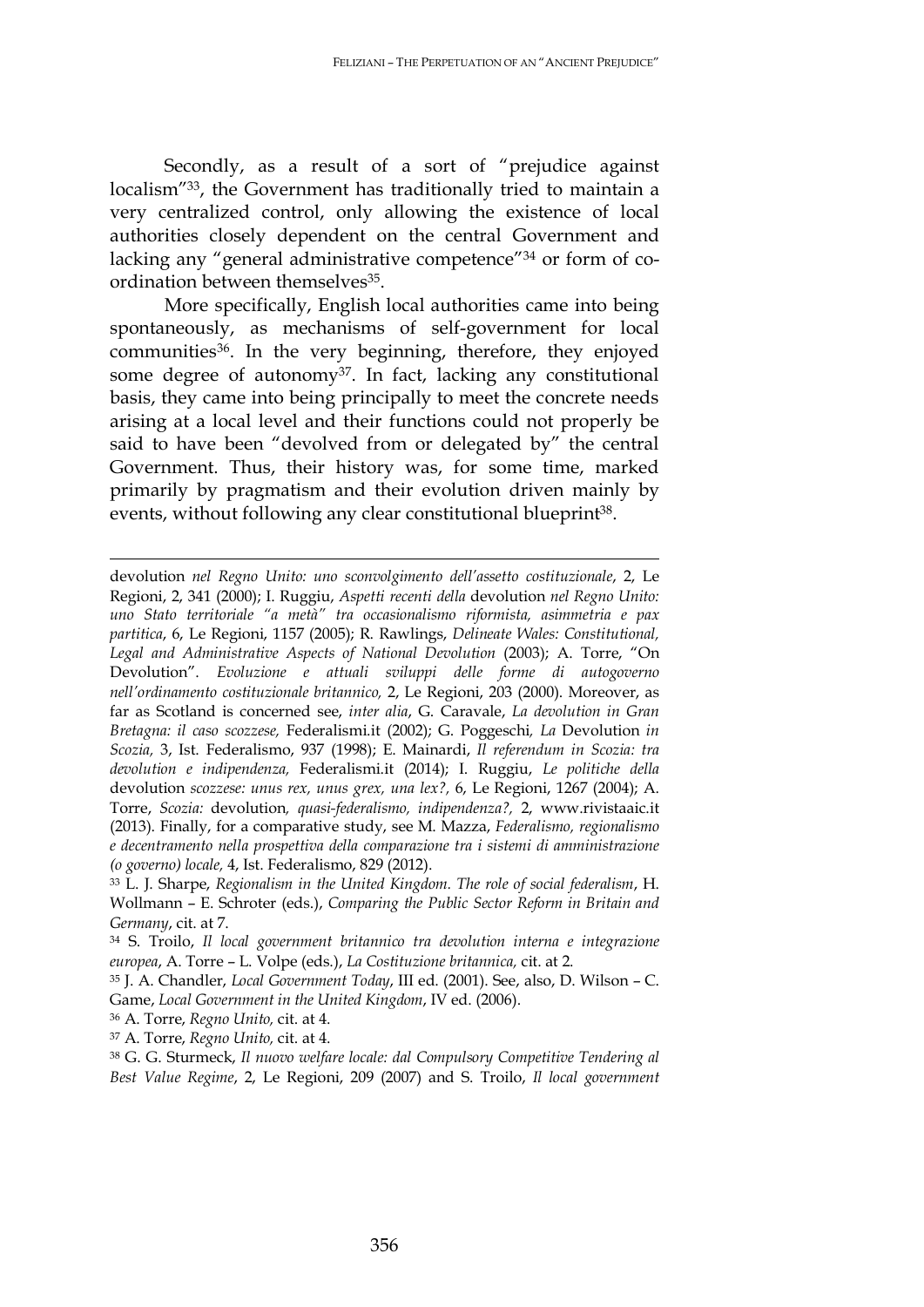Fairly early on, however, the principle that local authorities should draw their legal legitimacy from the Crown (i.e. Parliament) came to prevail<sup>39</sup>. Local authorities consequently became increasingly dependent on the central Government. Furthermore, this gradual process of centripetal attraction went hand in hand with a slow but inevitable reduction of the functions originally performed by the local authorities, including decisionmaking regarding expenditure<sup>40</sup>. That divestment became even more significant in the mid-twentieth century, when a series of reforms aimed at rationalizing the system of local government<sup>41</sup> were launched.

Thus, from the seventeenth century onwards, both "the lack of a constitutionally based autonomy and the subjection of local authorities to the law of Parliament gradually resulted in the inability of local government to decide autonomously what organizational arrangements were necessary for the meeting of a local community's needs"42. And this assertion still holds true

<sup>39</sup> A. Torre, *Interpretare la Costituzione britannica,* cit. at 29.

*britannico: l'ente locale tra rappresentanza della comunità e amministrazione dei servizi pubblici*, cit. at 5.

<sup>40</sup> F. Guella, *L'autonomia finanziaria del* Local Government *nel Regno Unito. Un'evoluzione dei modelli giuridici di controllo, standardizzazione e responsabilizzazione della spesa pubblica,* 1, Dir. Pubbl. Comp. Eur., 145 (2014). In addition, as far as the financing of local government is concerned, see S. J. Bailey, *Local Government Finance in Britain*, R. Paddison - S. J. Bailey (eds.), *Local Government Finance*, 230 (1989); F. Ciatara, *Cronache dai Paesi europei: i sistemi di finanziamento delle Amministrazioni locali in Francia, Germania federale e Regno Unito*, 1, Econ. pubbl., 118 (1981); A. Fraschini, *Il finanziamento degli enti locali: il caso inglese,* 2, Riv. Dir. Fin. e scienza delle finanze, 318 (1987); A. Lucarelli, *La finanza locale in Gran Bretagna. Decentramento, politiche redistributive e Welfare State*, V. Atripaldi - R. Bifulco (eds.), *Federalismi fiscali e costituzioni*, 316 et seq. (2001); D. Parker, *Recenti sviluppi nella politica finanziaria degli enti locali nel Regno Unito,* 2, *Eco. pubbl*., 2, 305 (1991); T. Travers, *An Honourable Draw? Local versus Central Government in the 1970s and 1980s,* in Public Money, 1, 48 (1986) and, more recently, S. Cimini, *Politiche di coesione e finanziamento degli enti locali nel Regno Unito*, S. Cimini - M. D'Orsogna (eds.), *Le politiche comunitarie di coesione economica e sociale*, 79 et seq. (2011).

<sup>41</sup> A. Torre, *Regno Unito,* cit. at 4.

<sup>42</sup> L. Bonechi*, Il servizio pubblico locale in Gran Bretagna,* cit. at 2. See, also, M. Hill, *Understanding Social Policy*, VII ed, (2003).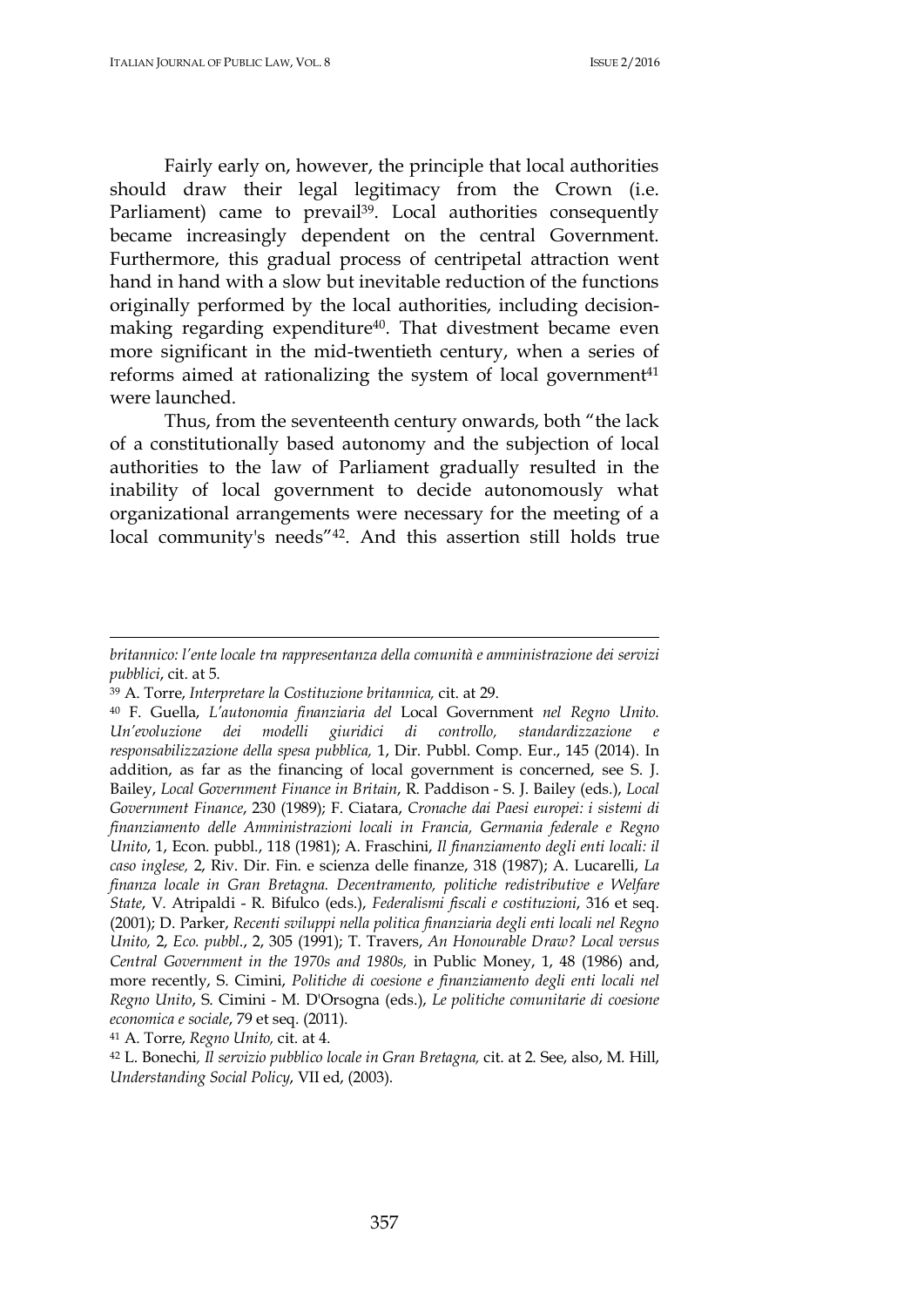today, since both the «compulsory and permissive functions» of local authorities need to be provided for by Acts of Parliament<sup>43</sup>.

It therefore follows (as certain scholars have stated) that the wording "*servizio pubblico locale* (local public service)" loses any specific legal connotation in the British legal environment and acquires a non-technical, all-encompassing descriptive value. That is to say, a meaning capable of referring indiscriminately to all the services provided to a local community, regardless of how the competences are distributed between the different levels of government (...)44.

### **4. Local government and public services**

For the purposes of an in-depth study of the part played by local government in the management of public services, it must first be observed that if the nineteenth century was a sort of "golden age" (especially as far as autonomy regarding expenditure is concerned<sup>45</sup>), the beginning of the twentieth century marked the onset of a gradual decline. Indeed, the "centralist spirit" referred to above acquired great force around the 1930s and even more so around the 1940s, when a process directed at the nationalization of several sectors of public interest<sup>46</sup>

 $\overline{a}$ 

<sup>46</sup> Including, for example, the energy sector. In 1947, the Electricity Act passed the powers and the structures that until then belonged to a plurality of subjects to a single industry owned by the central State. In 1957, the Central Electricity Generating Board was established with the purpose of creating a single system for the production and supply of energy across the entire British territory. *Amplius*, see P. D. Cameron, *Legal Aspects of EU Energy Regulation. Implementing the New Directives on Electricity and Gas Across Europe* (2005); T. Prosser - N. Boeger, *United Kingdom*, M. Krajewski et al. (eds.), *The Changing Legal Framework for Services of General Economic Interest in Europe*, 357 – 382 (2009); E. Wollaman - G. Marcou, *The Provision of Public Services in Europe,* cit. at 9, exp. pp. 168 et seq. and, finally, C. Feliziani, *The Impact of EU Energy Policy on Member States' Legal* 

<sup>43</sup> S. Troilo, *Il local government britannico tra devolution interna e integrazione europea,* cit. at 34.

<sup>44</sup> L. Bonechi, *Il servizio pubblico locale in Gran Bretagna,* cit. at 2.

<sup>45</sup> H. Wollmann, *Local Government Reforms in Great Britain, Sweden, Germany and France: Between Multi-function and Single-purpose Organisations*, 4, Local Government Studies, 643, (2004). See, also, A. Lucarelli, *La finanza locale in Gran Bretagna. Decentramento, politiche redistributive e* welfare state, V. Atripaldi – R. Bifulco (eds.), *Federalismi fiscali e Costituzioni* (2001) and F. Guella, *L'autonomia finanziaria del* Local Government *nel Regno Unito,* cit. at 40, 145.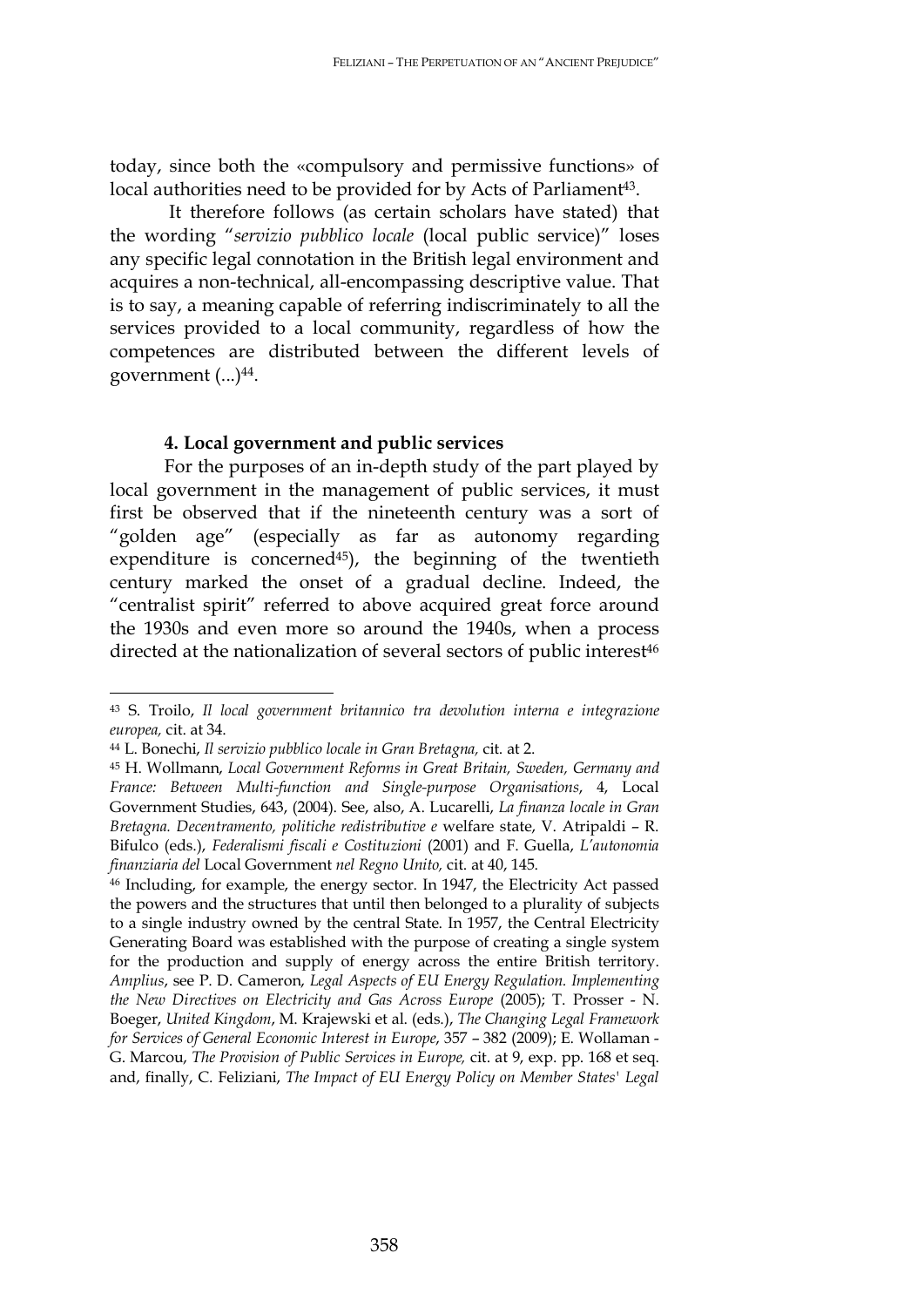was launched in England and many other countries, including Italy<sup>47</sup>.

The turning point came after the Second World War, when the Government firmly changed tack and set course for a model of the *welfare state*. Local authorities consequently lost most of their powers in the field of public services, whilst the central Government and the political bodies most closely connected to it, increased theirs<sup>48</sup>. At the same time, however, local authorities' duties were extended in relation to education and housing<sup>49</sup>. Thus, according to certain scholars "they moved from being producers of public utilities to being providers of social services", and, in so doing, to supporting and reinforcing political decisions adopted by the Government<sup>50</sup>.

As far as the management of public services is specifically concerned, this initially took the form of a sort of anticipation of "in-house providing". It was called *Direct labour organisation* or *Direct service organisation,* according to whether the service consisted "in building (or maintenance) works or the supply of a service"<sup>51</sup>.

At the end of the 1970s, however, when the Conservative Party took over the country's government, the "in-house model" was replaced by measures aimed at opening up the sector to competition. In fact, inspired by the goal of minimizing public expenditure, the new era of English Government was characterized by certain public-sector reforms directed both at reducing the role of the State in the economic field and leaving more room for the market<sup>52</sup>.

*Orders. State of Art and Perspectives of Renewable Energy in Italy and Great Britain*, 5 Rev. Eur. Studies, 2, 67- 81 (2013).

<sup>47</sup> M. S. Giannini, *Diritto pubblico dell'economia* (1988).

<sup>48</sup> M. Loughlin, *The demise of Local Government*, V. Bogdanor (ed.), *The British Constitution in the Twentieth Century* (2003).

<sup>49</sup> See S. Troilo, *Le funzioni*, Various Authors, *Il Governo locale in Francia, Gran Bretagna e Germania*, in Arc. Isap, 258 e ss. (1998).

<sup>50</sup> H. Wollman - G. Marcou, *The Provision of Public Services in Europe. Between State, Local Government and Market,* cit. at 9.

<sup>51</sup> D. Minussi, *Affidamento* in-house *di servizi pubblici locali: Regno Unito e Italia a confronto,* cit. at 10.

<sup>52</sup> G. Di Gaspare, *Quadro teorico del diritto dell'economia* tra common law *e* civil law, G. Falcon (ed.), *Il diritto amministrativo dei Paesi europei tra omogeneizzazione e diversità culturali* (2005); A. Gamble, *Privatization, Thatcherism and the British*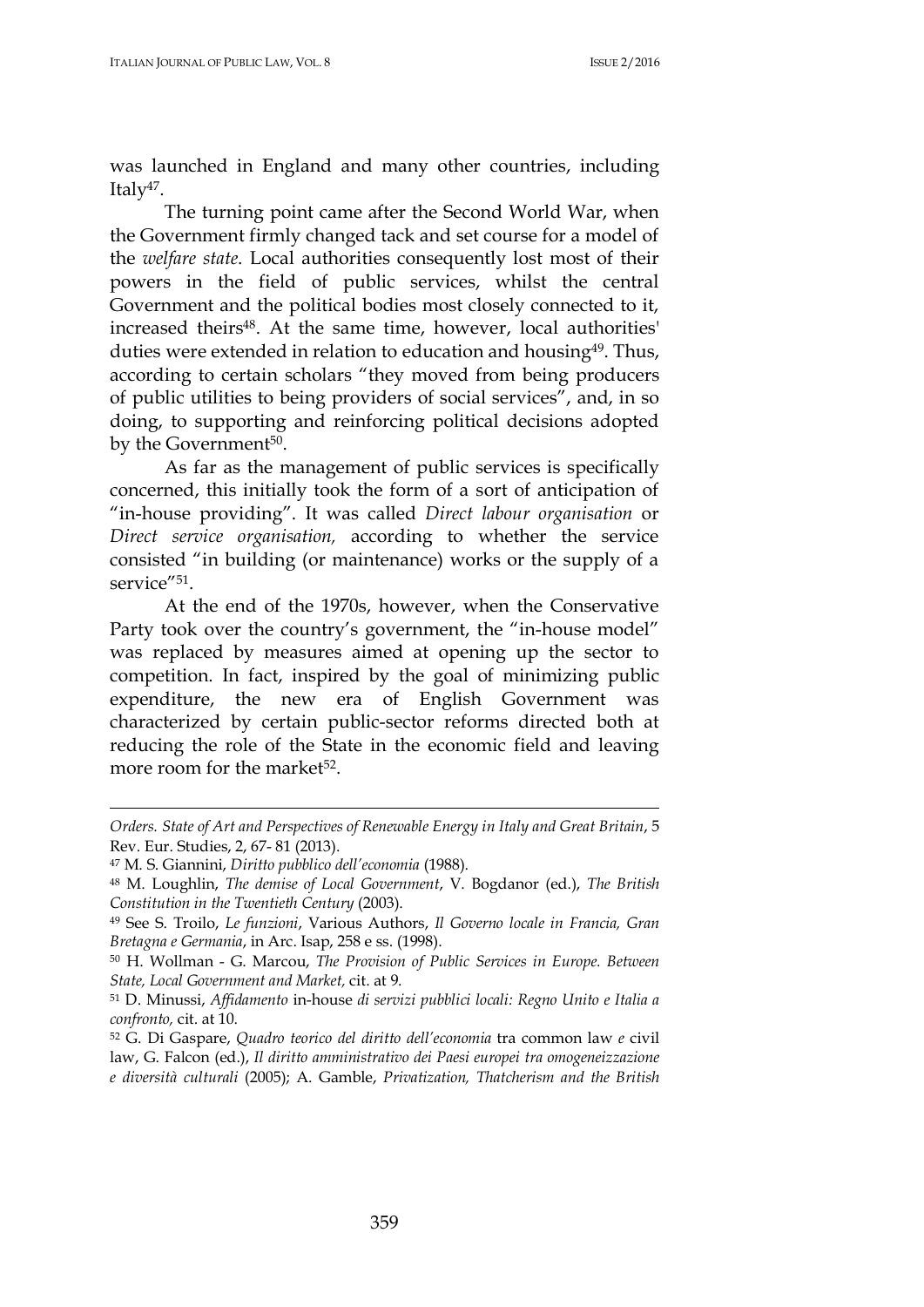Thus, in 1980, the legislator imposed the use of Compulsory Competitive Tendering (CCT)<sup>53</sup>, i.e. an instrument designed to break the local authorities' monopoly in the supply of public services by gauging the competitiveness of the services they provided<sup>54</sup>. According to some scholars, the CCT was a means by which the Government tried to regulate the action of local authorities<sup>55</sup>.

The abovementioned pro-competition principles were subsequently reaffirmed in the Local Government Act 1988<sup>56</sup>. Then, through the 1993 Regulations<sup>57</sup>, they were applied to all public services provided by local authorities. Thus, by virtue of that legal framework, whenever a local authority decided not to outsource a service it was obliged to hold a tender competition directed at verifying the efficiency, competitiveness and effectiveness of its choice by "a comparison between direct management and the market"58.

Despite criticism59, Compulsory Competitive Tendering was applied for about two decades. Then, in 1997, the newly

*State*, A. Gamble - C. Wells (eds.), Thatcher's Law (1989); T. Prosser, *Law and the Regulators* (1997) and R. Rhodes, *The hollowing out of the State: the changing nature of the public service in Britain*, 12 *Political Quarterly*, 2, 138 (1994).

<sup>53</sup> D. Minussi, *Affidamento* in-house *di servizi pubblici locali: Regno Unito e Italia a confronto,* cit. at 10.

<sup>54</sup> J. Fenwick – K. Harrop, *Servizi pubblici locali nel Regno Unito. Privatizzazione e concorrenza*, 1, Dir. Econ., 55 (2000); see, also, R. Rinaldi, *Citizen's Charter e servizi pubblici in Inghilterra*, cit. at 2.

<sup>55</sup> R. Rinaldi, *Citizen's Charter e servizi pubblici in Inghilterra*, cit. at 2. In a similar sense, see also, J. Fenwich – K. Harrop, *Servivi pubblici locali nel Regno Unito. Privatizzazione e concorrenza*, cit.; C. Graham – T. Prosser (eds.), *Waiving the rules. The Constitution under Thatcherism* (1988); M. Guicciardi, *La struttura del governo locale in Gran Bretagna: individuazione delle linee teoriche di tendenza e delle loro prospettive politiche,* 3, Dir. Soc*.*, 443 (1985) and S. Troilo, *Il local govenrment bitannico tra devolution interna e integrazione eruopea,* cit. at 34.

<sup>56</sup> M. Radford, *Competition rules: the Local Government Act 1988*, 51 Modern Law Rev., 747 (1988).

<sup>57</sup> P. Vincent Jones, *The Regulation of Contractualization in Quasi-markets for Public Services*, 2 Publ. Law, 314 (1999) and K. Walsh, *Competitive Tendering for Local Authority Services: Initial Experiences* (1991).

<sup>58</sup> L. Bonechi, *Il servizio pubblico locale in Gran Bretagna,* cit. at 2.

<sup>59</sup> T. Prosser, *The Limits of Competition Law. Markets and Public Services* (2005). See, also, P. Vincent Jones, *The Regulation of Contractualisation,* cit. at 57 and G. Jones, *Local Government in Great Britain,* J.J. Hesse, *Local Government and Urban Affairs in International Perspectives,* (1991).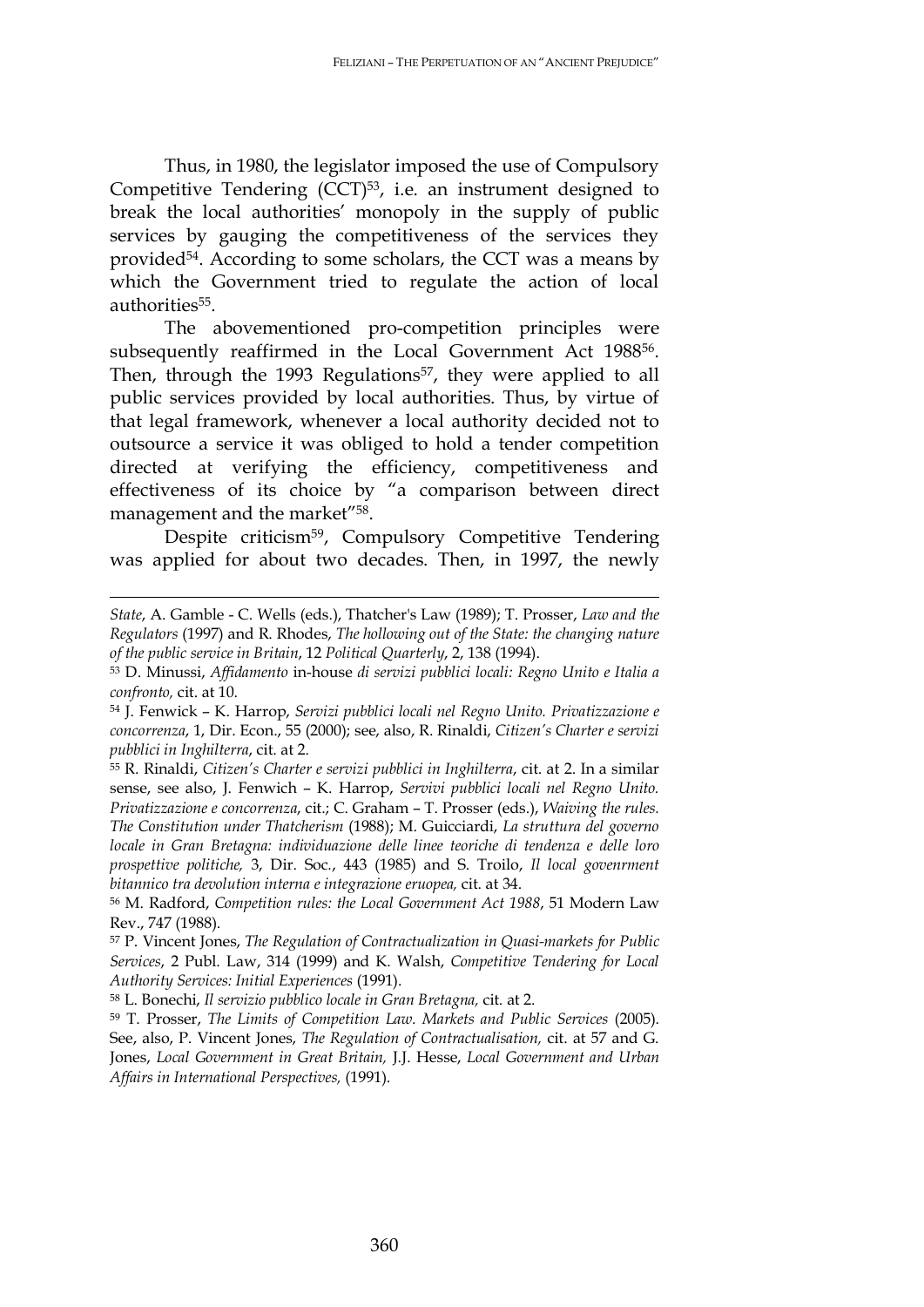$\overline{a}$ 

elected Labour Government introduced the "Best Value Regime"60, a new system designed to promote the efficiency and cost-effectiveness of services and one that was based on principles quite different from those underpinning CCT.

In fact, the Best Value Regime "was designed to guarantee not only the efficiency and good value, but also the effectiveness and - above all - the quality of services. Moreover, it aimed at restoring the local authorities' autonomy (...)"<sup>61</sup>. For this reason, "the Government's power of intervention, although still extensive, now tend[ed] not to suppress [*in toto*] the local authorities' discretionary power regarding both evaluation and choice"<sup>62</sup> insofar as it related to the management of services<sup>63</sup>. In fact, working on the assumption that "*what matters is what works*"64, the Labour Government did not express any aprioristic preference for either the privatization or the direct management of public services (i.e. *in-house providing*).

This programme went through several rounds of consultation and was finally defined in a White Paper entitled "*Modern Local Government: In Touch With People*". The Paper focused principally on three important themes: 1) community leadership; 2) democratic renewal; and 3) improving performance65. As far as the latter point is specifically concerned, the Government outlined the need to modernize the English local

<sup>60</sup> R. Footitt, *From Competitive tendering to Best Value for Local Government Services*, 2, Riv. Trim. Dir. Pubbl., 515 (1999); G. Gosetti, *Il nuovo welfare locale: dal*  Compulsory Competitive Tendering *al* Best Value regime, 1, Le Regioni, 209 (2007); F. Guella, *L'autonomia finanziaria del* Local Government *nel Regno Unito* cit. at 40; C. Painter, *Public Service Reform from Thatcher to Blair: A Third Way*, 52, Parliamentary Affairs, 94 (1999).

<sup>61</sup> L. Bonechi*, Il servizio pubblico locale in Gran Bretagna,* cit. at 2. See, also, T. Prosser, *The Limits of Competition Law. Markets and Public Services,* cit. at 59.

<sup>62</sup> L. Bonechi, *op. ult. cit. Ex multis*, see P. Vincent Jones, *Central-Local Relations under the Local Government Act 1999. A New Consensus?,* 12, The Modern Law Rev., 1, 84 (2000).

<sup>63</sup> For a different opinion, see R. Rinaldi, *Citizen's Charter e servizi pubblici in Inghilterra,* cit. at 2.

<sup>64</sup> G. G. di Sturmeck, *Il nuovo* welfare *locale: dal* Compulsory Competitive Tendering *al* Best Value Regime, cit. at 38.

<sup>65</sup> *Amplius*, cfr. G. G. di Sturmeck, *Il nuovo* welfare *locale: dal* Compulsory Competitive Tendering *al* Best Value Regime, cit. at 38.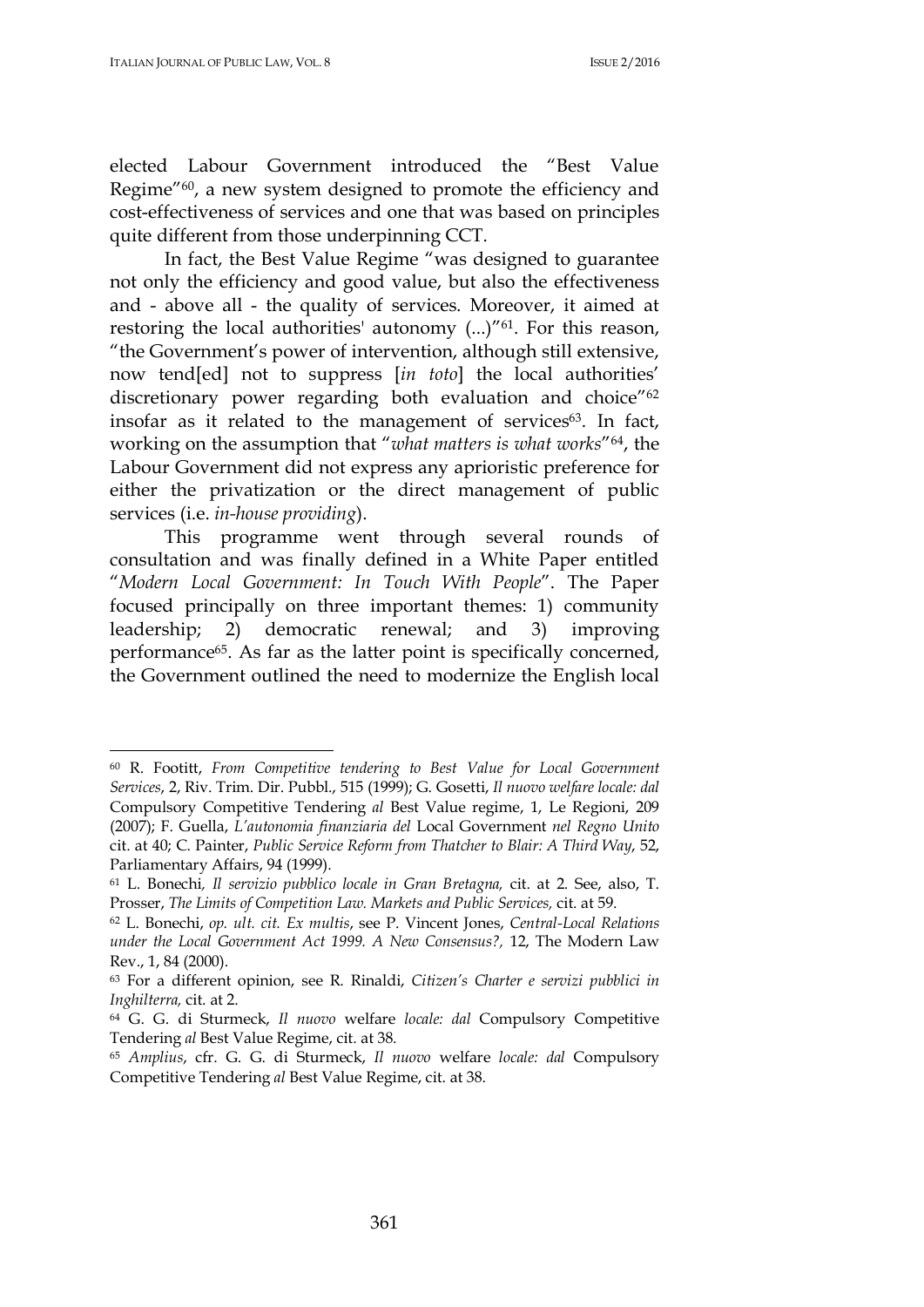government system as, in its opinion, "modern local authorities can play a vital role in improving citizens' quality of life"66.

The Local Government Act 1999 was the first piece of legislation to implement this programme which, in theory, "should have offered considerable advantages in terms of localauthority autonomy"67. Nevertheless, some scholars immediately pointed out a continuity with the previous system<sup>68</sup> and others have since pointed out that the new model did not concretely produce the desired results<sup>69</sup>.

Thus, under the Labour Party's reform, local authorities did not regain their autonomy70. On the contrary, from the 1990s onwards, they have progressively lost more and more of their powers and not even the most recent reforming legislation (e.g. the Localism Act 2011) has succeeded in strengthening their role71. And yet, at least in principle, the importance of local authorities continues to be emphasized: they are seen as the best vehicle for

 $\overline{a}$ 

<sup>66</sup> V. J. Stewart, *Modernising British Local Government. An Assesment of Labour's Reform Programme*, 1 (2003).

<sup>67</sup> G. G. di Sturmeck, *Il nuovo* welfare *locale: dal* Compulsory Competitive Tendering *al* Best Value Regime, cit. at 38 and P. Leyland, *The Modernisation of Local and Regional Government in the United Kingdom: Towards a New Democratic State?,* C. Bologna (ed.), *Europa, Regioni ed Enti locali in Italia, in Spagna e nel Regno Unito* (2003).

<sup>68</sup> P. Vincent Jones, *Central Local Relations under the Local Government Act 1999: A New Consensus*?, cit. at 62.

<sup>69</sup> G. G. di Sturmeck, *Il nuovo* welfare *locale: dal* Compulsory Competitive Tendering *al* Best Value Regime, cit. at 38 and S. Troilo, *Il local government britannico tra devolution interna e integrazione europea,* cit. at 34.

<sup>70</sup> S. Troilo, *Il local government britannico tra devolution interna e integrazione europea,* cit. at 34.

<sup>71</sup> P. Leyland, *The Localism Act: Local Government Encounters the "Big Society*", in *Ist. del federalismo*, 2012, 4, 767. In addition, for a comment on the *Localism Act* see F. Guella, *L'autonomia finanziaria del* Local Government *nel Regno Unito,* cit. at 40 and A. Layard, *The Localism Act 2011: what is "local" and how do we (legally) construct it?,* 14, *Env. Law Rev*., 134 – 144 (2012). In particular, the latter author wrote: "analyzing the legal provisions demonstrates that the Localism Act is as much about philosophy as concrete change".

Furthermore, before considering the *Localism Act 2011,* one should mention the "Local Government Act 2000" and the "Local Govenment Bill of 2003". As regards those pieces of legislation, see *amplius* S. Cimini, *Politiche di coesione e finanziamento degli enti locali nel Regno Unito,* cit. at 40, 93; V. Jenkins, *Learning from the Past: Achieving Sustainable Development in the Reform of Local Government,*  1, Public Law, 138 (2002), P. Leyland, *Introduzione al diritto costituzionale del Regno Unito,* cit. at 8.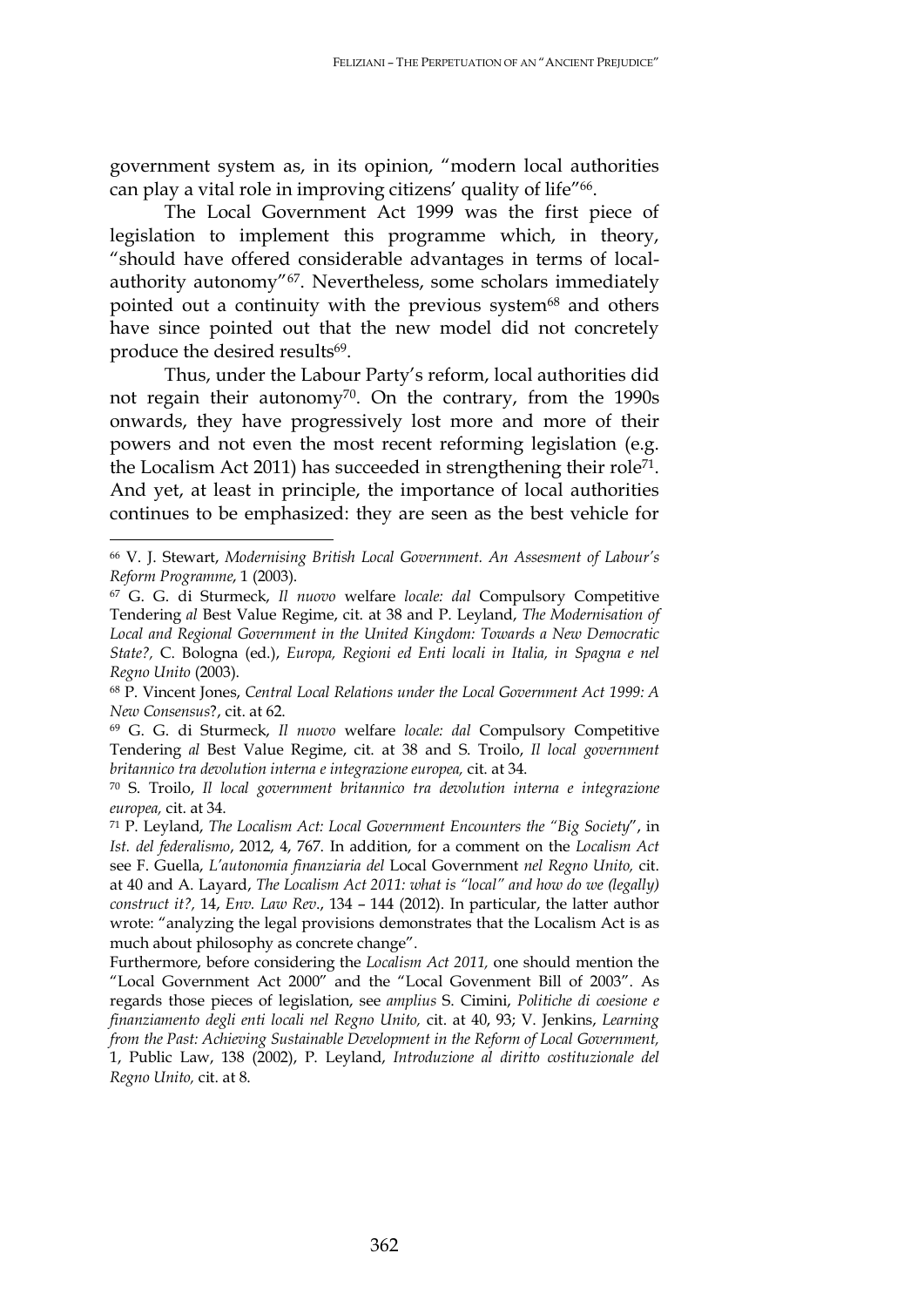l

guaranteeing both the efficiency of public administration and the meeting of citizens' needs. Such fact is proved, for instance, by the programming documents regarding waste management published on the Government's official website72.

In short, it may be said that the English local authorities have been subjected to two opposing forces since the mid-1990s. The first, centripetal, has sought to give them back their autonomy. The second, centrifugal, has sought to drive the provision of public services onto the market and subject it to free competition. That is mainly because the European Union considers public services to constitute a relevant sector in the construction of the single market $73$ .

However, it may be that since the reforms adopted between the 1970s and 1980s, aimed at "shifting the service-provision duties to the local level, whilst keeping the regulatory functions at the central level"74, they irreparably "compromised the idea of local administration as a self-sufficient entity (...)"75. Thus, on the basis of the then-existing legal framework, it is arguable that the European push towards liberalization has prevailed<sup>76</sup>.

<sup>72</sup> See the "Government Waste Policy Review" available at www.defra.uk.

<sup>73</sup> G. Marcou, *I servizi pubblici tra regolazione e liberalizzazione,* cit. at 12; but also M. Varney, *Servizi di interesse economico generale e regolazione nel Regno Unito,* cit.. Moreover, on the relevance of public service in the construction of the European single market, see M. Clarich, *Servizi pubblici e diritto europeo della concorrenza: l'esperienza italiana e tedesca a confronto,* 1, Riv. Trim. Dir. Pubbl., 91 (2003); E. Picozza, *I servizi pubblici locali e le loro forme di gestione con riguardo al regime di diritto comunitario, nazionale e regionale,* N. rass. leg., 1005 (1995); G. M. Racca, *I servizi pubblici locali nell'ordinamento comunitario*, G. Pericu - A. Romano - V. Sapgnuolo Vigorita (eds.), *La concessione di pubblico servizio* (1995); E. Scotti, *Servizi pubblici locali e ordinamento comunitario*, S. Mangiameli (ed.), *I servizi pubblici locali* (2008); D. Sorace, *I servizi "pubblici" economici nell'ordinamento*  nazionale ed europeo alla fine del primo decennio del XX secolo, 1, Dir. Amm., 8 (2010).

<sup>74</sup> S. Troilo, *Il* local government *britannico tra* devolution *interna e integrazione europea,* cit. at 34.

<sup>75</sup> L. Bonechi, *Il servizio pubblico locale in Gran Bretagna,* cit. at 2. The same opinion is also expressed by P. Craig, *Constitution*, *Property and Regulation,* cit. at 12.

<sup>76</sup> T. Prosser, *The Limits of Competition Law. Markets and Public Services,* cit. at 59*.*  See, also, Id., *Public Utilities*, www.ius-publicum.com (2011), where the Author writes: "the public utilities in the UK are different from those in many other countries. They had been publicly owned, but under the Thatcher and Major Governments from 1979 -1997 were privatized; now the only substantial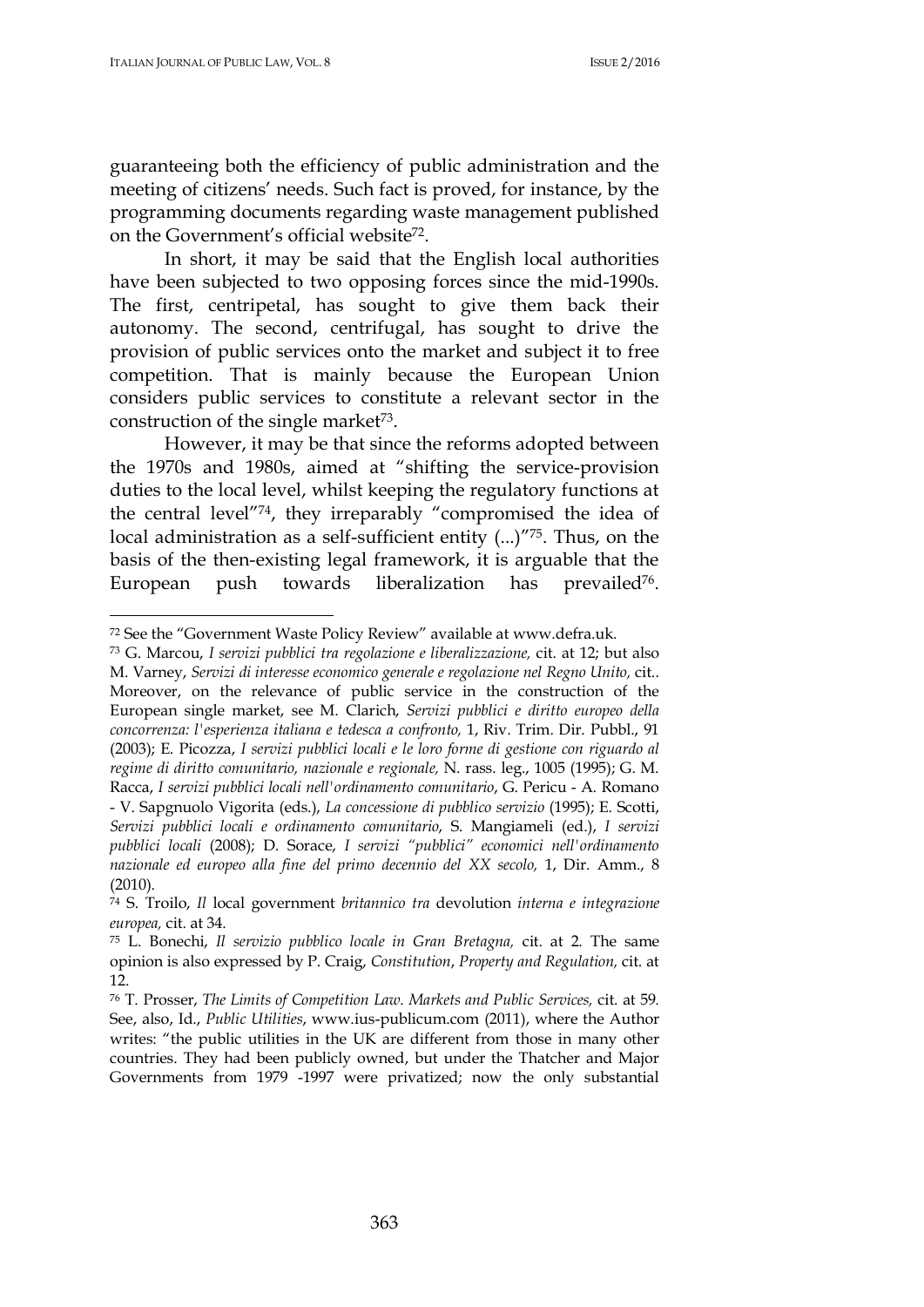Furthermore, according to some scholars, the prevalence of this process of deregulation has been to the detriment of other principles (social solidarity, first and foremost) $77$ ; principles that, as the European and continental concepts of public service also testify, are deemed to be core principles of public-service provision.

In other words, having undertaken the liberalization journey before other European countries, England has been a pioneer78 and (in some respects) even a source of inspiration to the European Union. Thus, it is clear that the EU found a "fertile ground" in England when, at the end of 1980s, its institutions began to press for a reconsideration of State intervention in the economic field79.

As some scholars have observed, such fact demonstrates that, in Europe, "the answer to the challenge of opening up markets to competition has depended on the legal system

<u>.</u>

<sup>78</sup> S. Troilo, *Il* local government *britannico tra* devolution *interna e integrazione europea,* cit. at 34. See, also, T. Prosser, *Regulation, Public Service and Competition Law,* cit. at 3, according to which: "it was the British use of [independent regulatory agencies] as a means of regulating the public utilities that really brought the role of the agencies to the forefront of European legal and political debate. (…) The general success of the UK model of independent regulator is, of course, a major influence on a broader European model of regulation. (…) We can see the influence in both national systems, including of course Italy, and at the European Union level".

enterprises in public ownership are the Royal Mail and Scottish Water, and the former is now being prepared for privatization. Government has not retained any shareholdings in the privatized enterprises, and regulation takes place through the independent regulatory authorities (…)".

<sup>77</sup> T. Prosser, *The Limits of Competition Law. Markets and Public Services,* cit. at 59; Id., *Regulation and Social Solidarity*, 33, J. Law & Society, 364 (2006), and more recently Id., *Regulation, public service and competition law,* cit. at 3. See, also, C. Graham, *Regulating public utilities. A legal and constitutional approach,* cit. at 2; Id., *Socio – economic rights and essential services: a new challenge for the regulatory State, cit*. and R. Rawlings, *Law, society and economy* (1997).

<sup>79</sup> T. Prosser, *Regulation, Public Service and Competition Law,* cit. at 3, and, more recently, Id., *The Economic Constitution* (2014). Furthermore, on the role of the State in the economy at the end of the twentieth century from the Italian perspective, see F. Bilancia, *Modello economico e quadro costituzionale* (1996); R. Caranta, *Intervento pubblico nell'economia*, Dig. disc. pubbl., updated version, (2000); S. Cassese, *La nuova Costituzione economica* (2012); R. Miccù, *Lo Stato regolatore e la nuova costituzione economica: paradigmi di fine secolo a confronto*, P. Chirulli - R. Miccù (eds.), *Il modello europeo di regolazione*, cit. at 3, 140.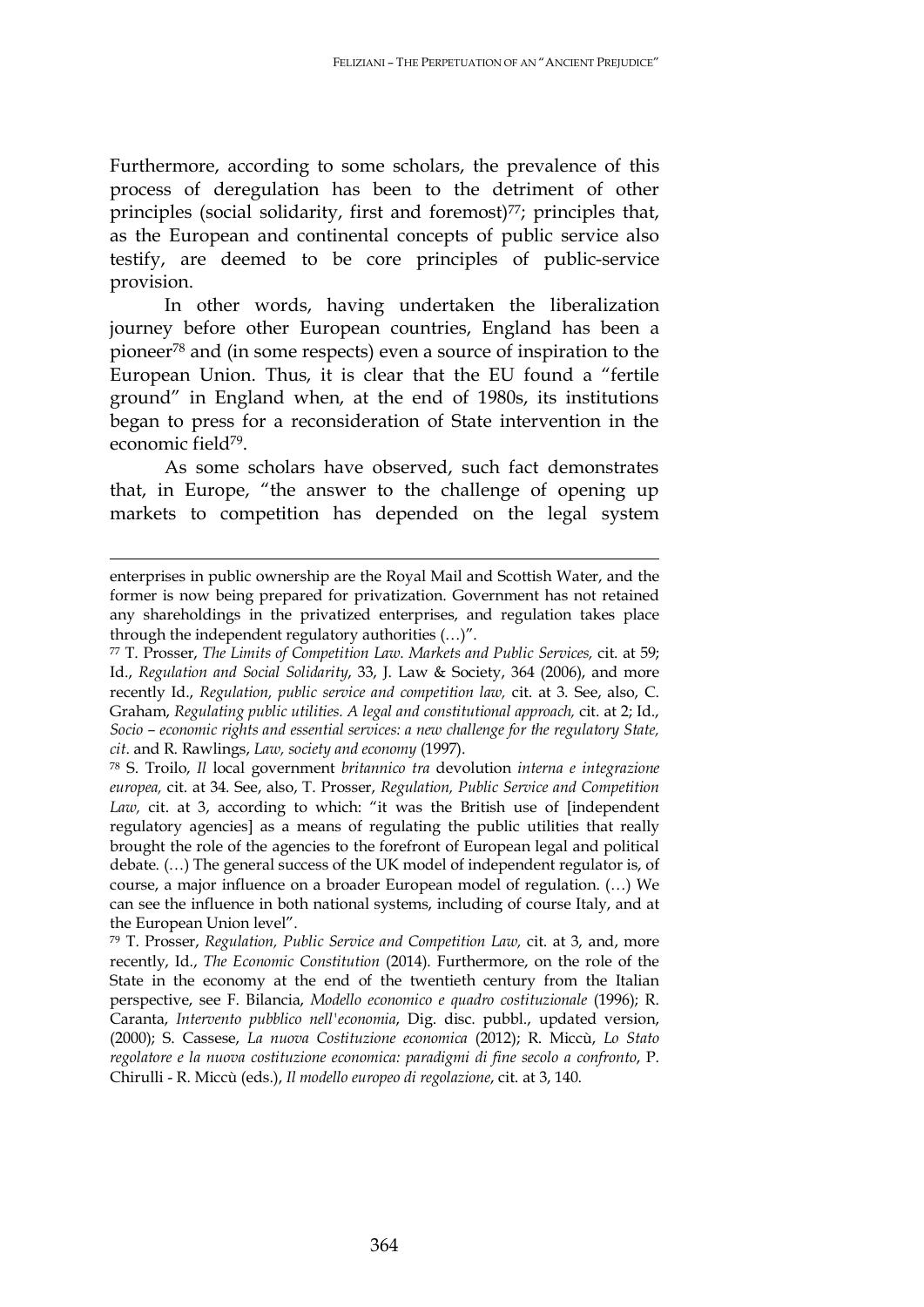operating in each country". Of course, it has also depended on the "domestic" understanding of the idea of "public service"80 and precisely this point is one of the main reasons why the study of public services is still relevant today.

### **5. A case study: the waste-management service**

The local authorities' parabolic trajectory may be clearly inferred from an analysis of the waste-management service.

For the purposes of regulating management of the urban waste service, the Environment Protection Act 1990 identified three *ad hoc* categories of authority: a) the "Waste Regulation Authorities"; b) the "Waste Disposal Authorities" and c) the "Waste Collection Authorities", to which must then be added the "Waste Disposal Contractors".

The first category, i.e. the "Waste Regulation Authorities", carried out administrative and regulatory functions at a "regional" level, although in compliance with national provisions, especially as far as the environment and urban planning<sup>81</sup> were concerned.

Subsequently, however, the Environment Act 1995 abolished the "Waste Regulation Authorities" and replaced them with two newly established national bodies: a) the "Environment Agency*"*, which has competence in relation to England and Wales, and b) the "Scottish Environment Protection Agency" (SEPA)82,

 $\overline{a}$ 

<sup>80</sup> G. Marcou, *I servizi pubblici tra regolazione e liberalizzazione,* cit. at 12 and E. Ferrari, *Attività economiche ed attività sociali nei servizi di interesse generale,* cit.. Moreover, as far as the case law in concerned, see Supreme Court of the United Kingdom 9 November 2011, *Brent London Borough Council and a.* c. *Risk Management Partners Limited* and Italian Constitutional Court Judgment. no. 325 of 3 November 2010. For a comment, see D. Minussi, *Affidamento* in-house *di servizi pubblici locali: Regno Unito e Italia a confronto,* cit. at 10.

<sup>81</sup> The first British urban planning Act dates back to 1909 and is entitled "*Housing, Town Planning &c. Act"*. However, it is only thanks to the *Town and Country Planning Act 1947* that homogenous planning criteria were established. Nowadays - as far as England and Wales are concerned - the legal framework is mainly represented by the *Town and Country Planning Act 1990* which amended and replaced the 1947 Act. As regards the link between planning and waste management service, see *amplius*. D. Pocklington, *The Law of Waste Management,*  (1997).

<sup>82</sup> *Amplius* in http://sepa.org.uk/.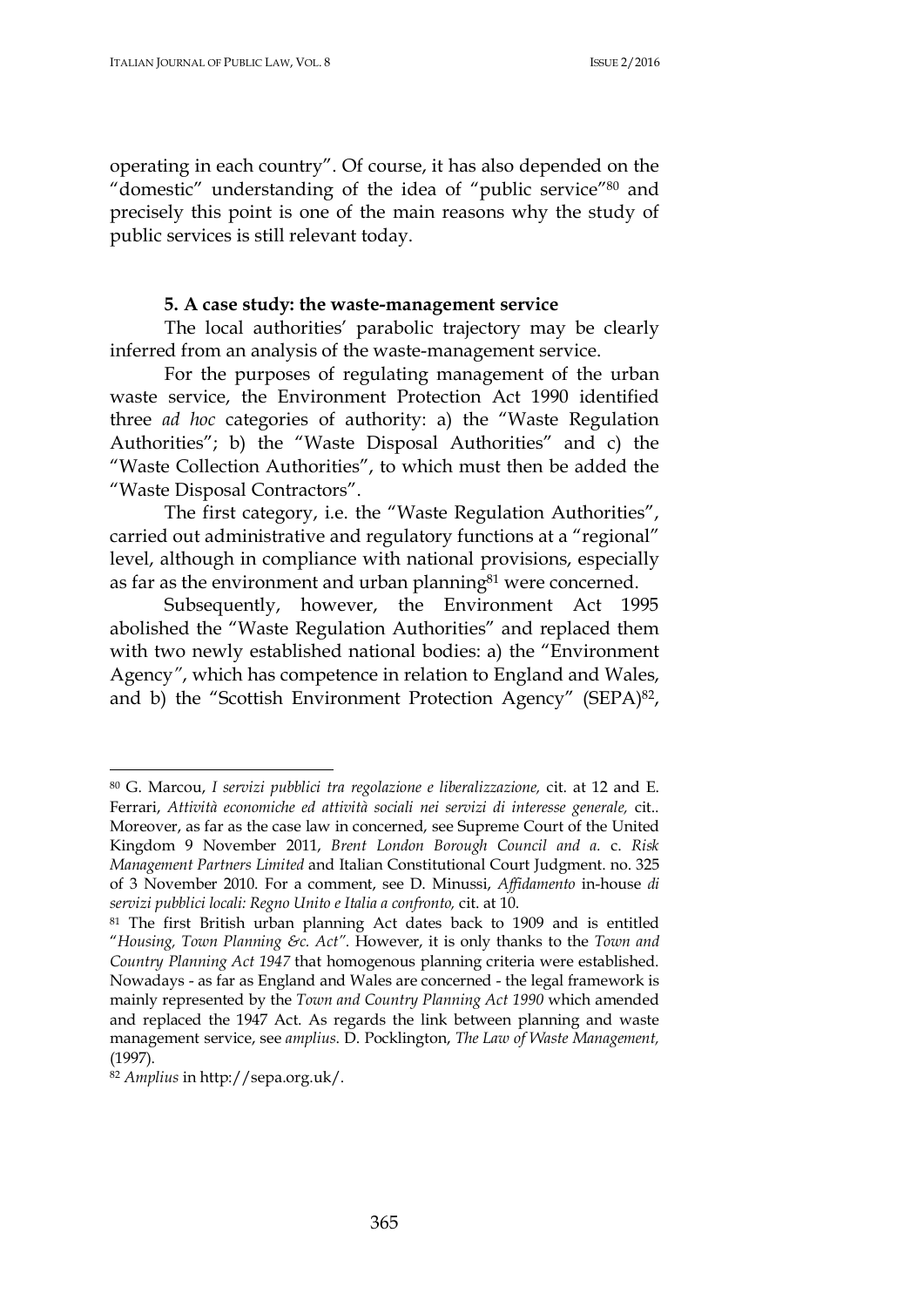which carries out the same activities as the Environment Agency, but in Scotland<sup>83</sup>.

Since the mid-1990s, therefore, the tasks of drawing up waste-management plans, granting permits or planning any waste-related activities are no longer performed at a regional level by the "Waste Regulation Authorities". On the contrary, all these activities have been carried out at a central level by the newly created national Authorities<sup>84</sup>.

At the same time, however, and in accordance with the Environment Protection Act 1990, the "Waste Disposal Authorities" are still responsible "for the disposal of the controlled waste generated within their area"<sup>85</sup> and collected by the "Waste Collection Authorities"86. However, the latter bodies' tasks are sometimes carried out by "Waste Disposal Contractors", who may be either an "arms-length" company established by the WDAs or a private-sector company87.

Recently, the abovementioned legislative framework was partially modified by the Waste (England and Wales) Regulations 201188. These transposed the European directive on waste (Directive 2008/98/EC)89. As far as the distribution of functions is concerned, the new Regulations have nevertheless confirmed the key role of national authorities in waste management.

Such fact is demonstrated by several of the Regulations' provisions. First of all, under Reg. 3 (1) "in these Regulations, appropriate authority means a) in relation to England, the *Secretary of State*; b) in relation to Wales, the *Welsh Ministers*".

Secondly, as far as England is concerned, under Reg. 4 (1) the Secretary of State must "establish one or more programmes of

 $\overline{a}$ 

<sup>83</sup> D. Pocklington, *The Law of Waste Management,* cit. at 81, esp. p. 231.

<sup>84</sup> T. Prosser, *Regulation, public service and competition law,* cit. at 3, argues: "in the UK, outside the area of regulation of public utilities, we also have a large number of other independent regulatory bodies which are responsible for aspects of social regulation, some of them much older than the regulators of the public utilities. Examples would include (…) the Environment Agency (…)".

<sup>85</sup> D. Pocklington, *The Law of Waste Management*, cit. at 81

<sup>86</sup> D. Pocklington, *The Law of Waste Management,* cit. at 81, esp. p. 233.

<sup>87</sup> D. Pocklington, *The Law of Waste Management*, cit. at 81, p. 231.

<sup>88</sup> D. Pocklington, *The Law of Waste Management*, cit. at 81.

<sup>89</sup> E. Scotford, *The New Waste Directive – Trying to Do It All … an Early Assessment*, 11 ELR, 1, 75 (2009).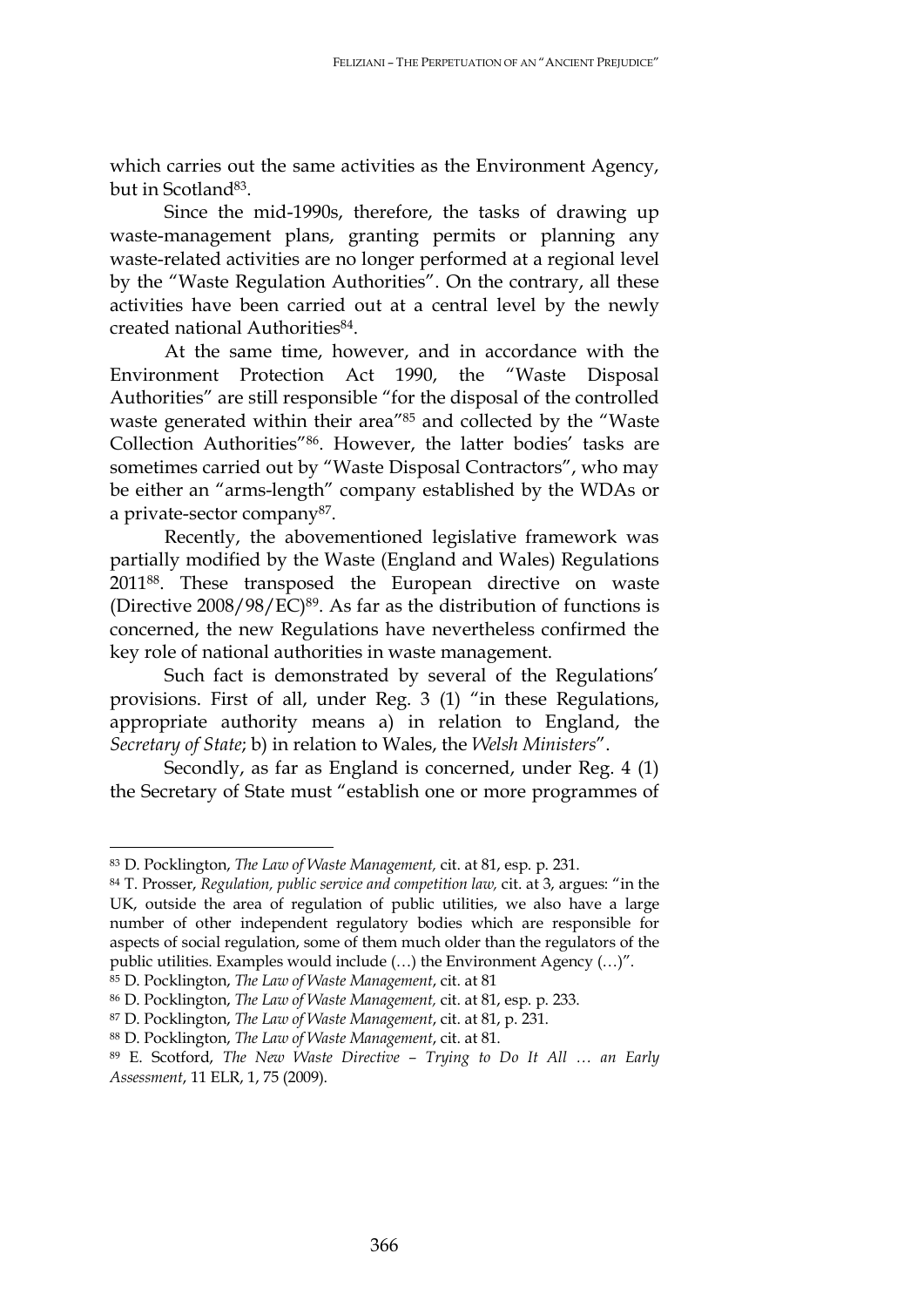$\overline{a}$ 

waste prevention measures"<sup>90</sup> and, in so doing, he must ensure that such programme(s) meet all the requirements listed in Reg. 591.

Finally, in accordance with Article 28 of Directive  $2008/98/EC^{92}$ , Reg. 7(1) states, "the appropriate authority [i.e. the

(c) the content of harmful substances in materials and products".

In the same sense, see Art. 29, Directive 2008/98/EC, named "Waste Prevention Programmes".

<sup>91</sup> According to Reg. 5 "The appropriate authority must ensure that a waste prevention programme:

(a) is compatible with the objectives in paragraphs 1 and 2 of Schedule 1;

(b) has as its purpose a contribution towards breaking the link between economic growth and the environmental impacts associated with the generation of waste;

(c) is expressed in writing and: (i) sets out the objectives of the programme and a description of existing waste prevention measures; and (ii) if it is integrated into a waste management plan or other programme, clearly identifies the programme's waste prevention measures.

In the same sense, see Art. 29, Directive 2008/98/EC, named "Waste Prevention Programmes".

<sup>92</sup> Art. 28 of the Waste Directive 2008/98/EC is entitled "Waste Management Plans". Its paragraph 1 posits that "Member States shall ensure that their competent authorities establish, in accordance with Articles 1, 4, 13 and 16, one or more waste management plans. Those plans shall, alone or in combination, cover the entire geographical territory of the Member State concerned".

Moreover, paragraphs. 3 and 4 subsequently indicate the requirements that plans "shall" or "may" contain. More specifically, according to paragraph 3 "The waste management plans shall contain, as appropriate and taking into account the geographical level and coverage of the planning area, at least the following:

a) the type, quantity and source of waste generated within the territory, the waste likely to be shipped from or to the national territory, and an evaluation of the development of waste streams in the future;

b) existing waste collection schemes and major disposal and recovery installations, including any special arrangements for waste oils, hazardous waste or waste streams addressed by specific Community legislation;

c) an assessment of the need for new collection schemes, the closure of existing waste installations, additional waste installation infrastructure in accordance with Article 16, and, if necessary, the investments related thereto;

<sup>90</sup> According to Reg. 4 (3), "In this regulation, "waste prevention measures" means measures taken before a substance, material or product has become waste that reduce:

<sup>(</sup>a) the quantity of waste, including through the re-use of products or the extension of the life span of products;

<sup>(</sup>b) the adverse impacts of generated waste on the environment and human health; or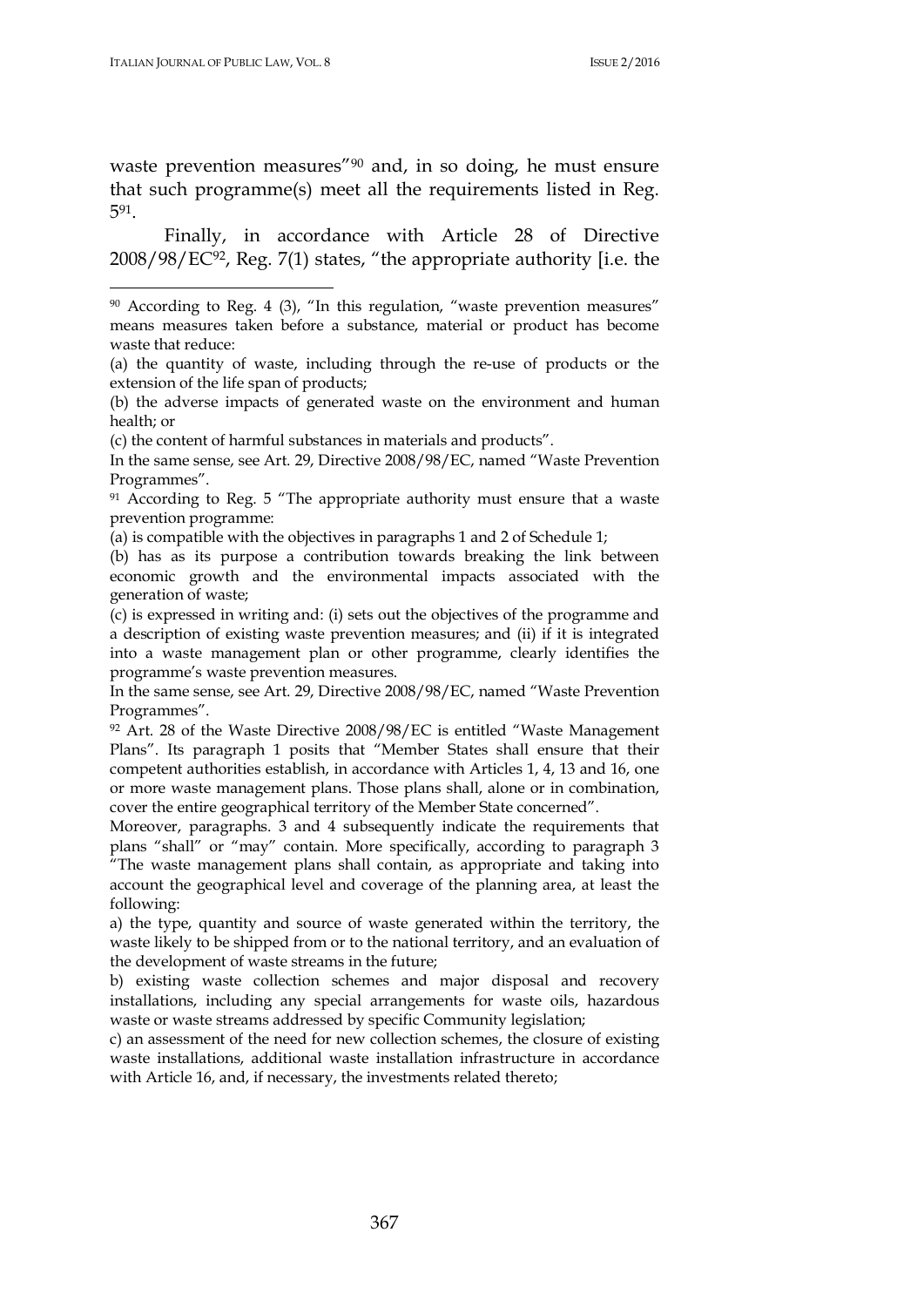*Secretary of State*] must ensure that there are one or more plans containing policies in relation to waste management in England or Wales, as the case may be" and Reg. 9 states that such authority may give directions to the Environment Agency to that end<sup>93</sup>.

Thus, an analysis of the provisions currently in force demonstrates that the English legislator has not left any room whatsoever for local authorities in the matter of waste management; at least as far as policy choices are concerned.

<u>.</u>

b) an evaluation of the usefulness and suitability of the use of economic and other instruments in tackling various waste problems, taking into account the need to maintain the smooth functioning of the internal market;

c) the use of awareness campaigns and information provision directed at the general public or at a specific set of consumers;

d) historical contaminated waste disposal sites and measures for their rehabilitation".

<sup>93</sup> More in detail, Reg. 9 posits: "1) The appropriate authority may give directions to the Environment Agency requiring it: (a) to advise the authority on the measures or policies which are to be included in a waste prevention programme or waste management plan; b) to carry out a survey or investigation into any other matter in connection with the preparation of such a programme or plan or any modification of it, and report its findings to the authority.

2) A direction given under paragraph (1)(b): (a) must specify or describe the matters which are to be the subject of the survey or investigation; (b) may specify bodies or persons to be consulted before carrying out the survey or investigation; and (c) may make provision in relation to the manner in which:

(i) the survey or investigation is to be carried out; or

(ii) the findings are to be reported and made available.

3) The Environment Agency must comply with a direction given under paragraph (1).

4) Where a direction is given under paragraph (1)(b), the Environment Agency must also consult any body or person that it considers appropriate but is not specified in the direction.

5) The Environment Agency must make its findings available to the bodies and persons it consults".

d) sufficient information on the location criteria for site identification and on the capacity of future disposal or major recovery installations, if necessary;

e) general waste management policies, including planned waste management technologies and methods, or policies for waste posing specific management problems".

Under paragraph 4 "The waste management plan may contain, taking into account the geographical level and coverage of the planning area, the following: a) organizational aspects related to waste management including a description of the allocation of responsibilities between public and private actors carrying out the waste management;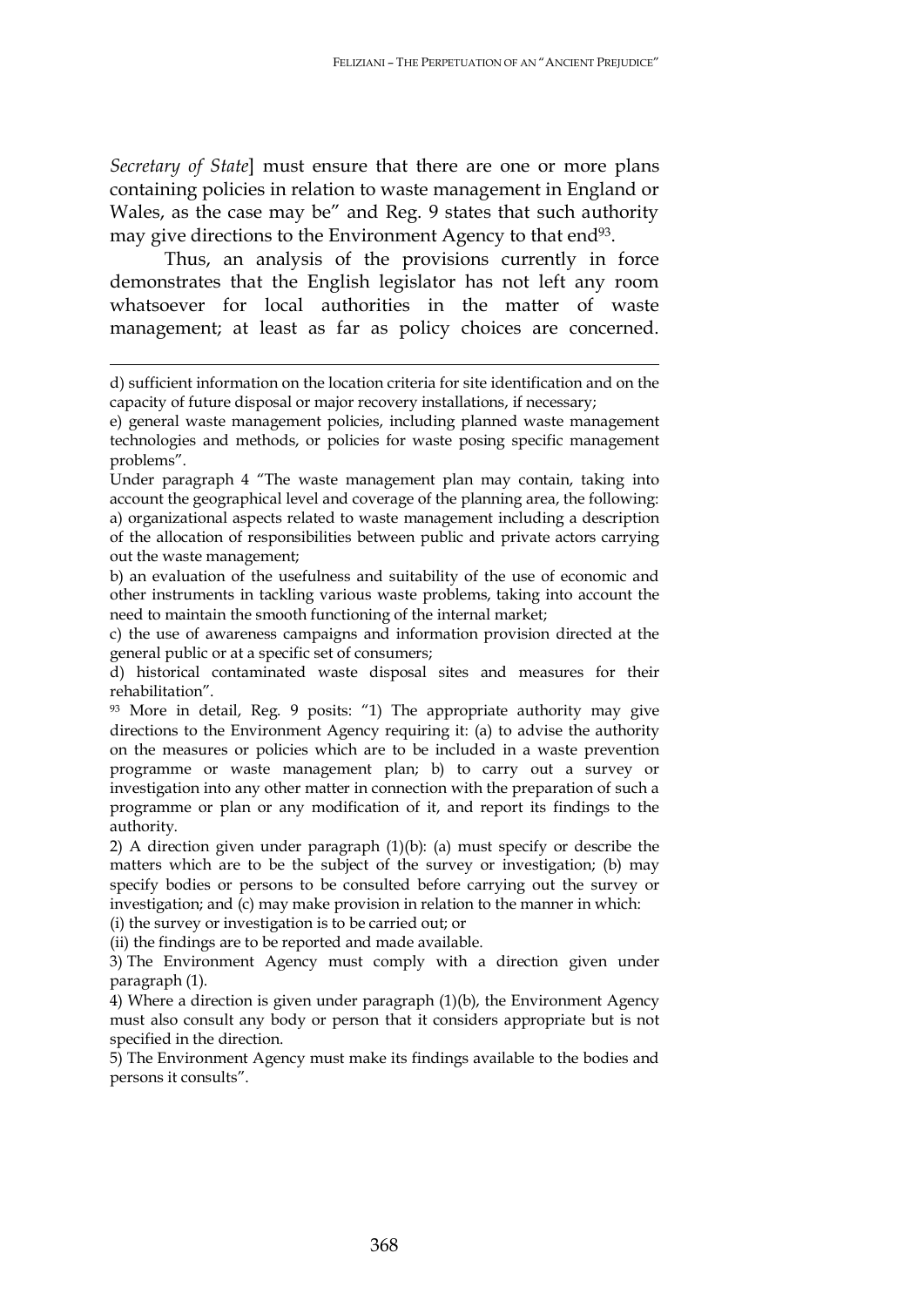Nevertheless, the "*Government Waste Policy Review*" - a document of programmatic value published on the DEFRA website to explain the main goals of the 2011 Regulations - seems not only to acknowledge but also to emphasize the importance of local authorities for urban waste management.

In fact, in that document the Government declares its willingness "to work in partnership with local authorities and business in all parts of the economy to encourage and spread best practice in waste prevention and resource management, and so reap the economic and environmental benefits for society and the economy. [Consequently] the Government will only intervene where necessary, where there are clear market failures and barriers  $(...)''^{94}.$ 

Moreover, "the Coalition Government wants to empower local communities as part of a power shift away from central Government, reinvigorating local democracy, understanding, accountability and participation. We want to ensure that the barriers to participation are removed and that community and civil-society engagement - the *Big Society* - can occur unhindered"95.

Finally, the Review states that, for local authorities, "waste services are a matter of developing fit-for-purpose local solutions"96. Thus, one section of the Review is wholly dedicated to explaining the actions that the Government would like to put in practice in order to "[empower] [both] local communities"<sup>97</sup> and citizens. In fact, in the same document the Government holds that guiding individuals' actions in a virtuous direction makes it possible to achieve more and better results (including from the

l

<sup>94</sup>See

https://www.gov.uk/government/uploads/system/uploads/attachment\_dat a/file/69401/pb13540-waste-policy-review110614.pdf.

<sup>95</sup> See https://www.gov.uk/government/uploads/system/uploads/attachment\_dat a/file/69401/pb13540-waste-policy-review110614.pdf. See also, specifically concerning the "Big Society", P. Leyland, *The Localism Act,* cit. at 71, 767. <sup>96</sup> See

https://www.gov.uk/government/uploads/system/uploads/attachment\_dat a/file/69401/pb13540-waste-policy-review110614.pdf. expansion of the state of the state of the state of the See See See See See See Section 1, 1992

https://www.gov.uk/government/uploads/system/uploads/attachment\_dat a/file/69401/pb13540-waste-policy-review110614.pdf.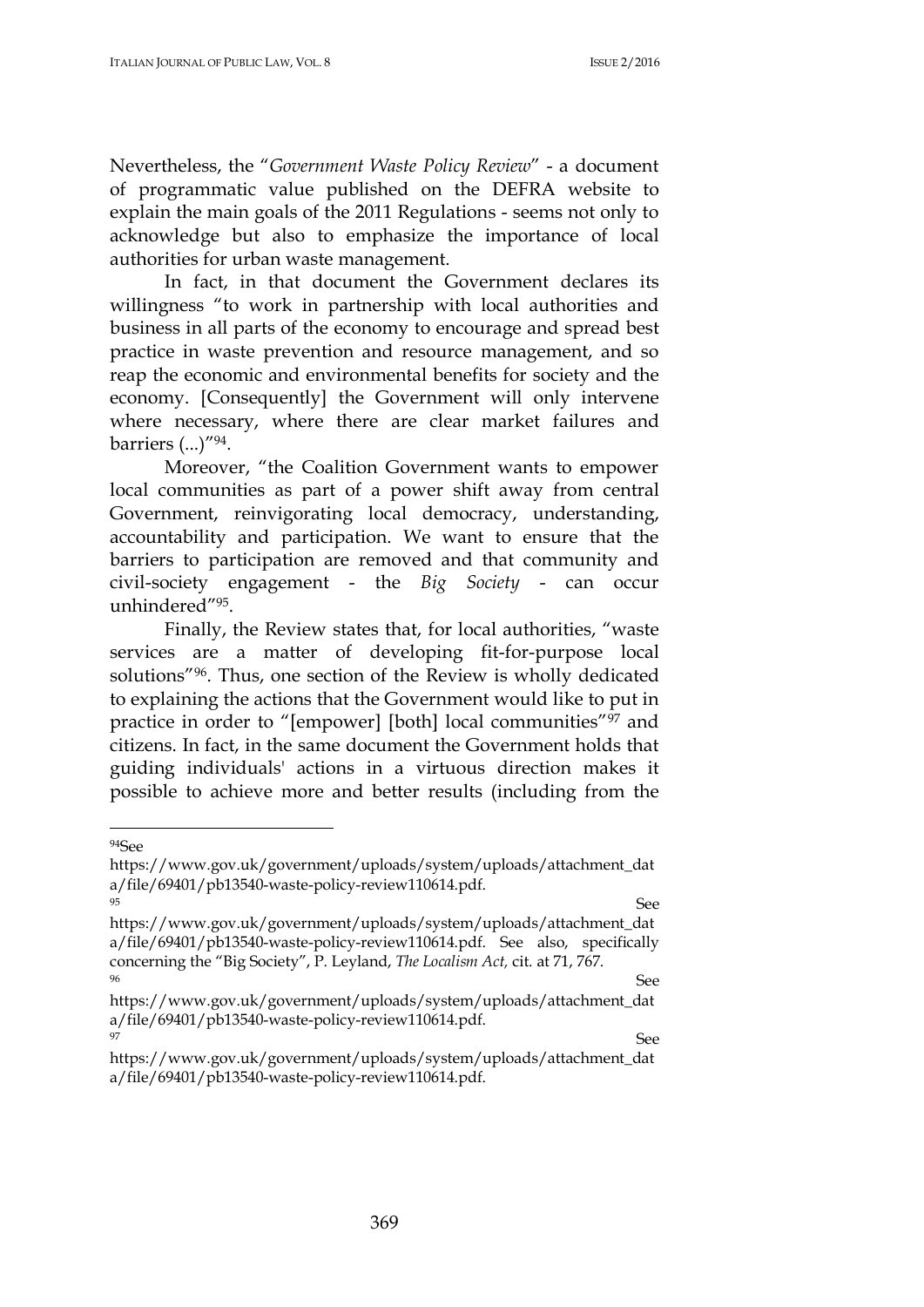economic point of view) than would be achieved by imposing controls and sanctions. Hence the appropriateness of involving civil society in waste management so as to "turn common problems into common opportunities"98.

It remains to be seen, however, whether the intentions expressed in these statements of theory will actually be achieved in practice.

# **6. What is left of local government?**

This article has sought to investigate the English approach to public services and the role of local authorities in their management, in particular.

It has taken the notion of public service as its starting point and has offered a brief overview of the phenomenon's evolution from its origins to the present day. Such analysis has shown, first of all, that there is a close connection between the English constitutional tradition (especially as regards the role of Parliament, i.e. the *Crown in Parliament*) and the main features of public services. Secondly, the study has highlighted that such a connection is especially reflected in the role that local government has traditionally played in the management of services. The paper has further outlined that, in spite of the local authorities' potential, their role appears to be increasingly circumscribed. In order to prove this assertion, the article has chosen the waste-management service as a case study.

In the light of the considerations set out above, the paper has argued that the ancient "prejudice against localism" is still alive and kicking in the English administrative system, even if the reasons for it differ from those of the past.

Indeed, if that prejudice once had a "constitutional" basis<sup>99</sup>, nowadays it is mainly economically motivated<sup>100</sup>. In other words, the idea that local authorities should derive their legitimacy from an Act of Parliament in order to ensure the unity of the Nation (i.e.

 $\overline{a}$ 

<sup>98</sup> See "*Government Waste Policy Review*" p. 52.

<sup>99</sup> See, *inter alia*, A. Torre, *Interpretare la Costituzione britannica,* cit. at 29.

<sup>100</sup> G. Di Gaspare, *Quadro economico del diritto dell'economia tra Common Law e Civil Law,* cit. at 17.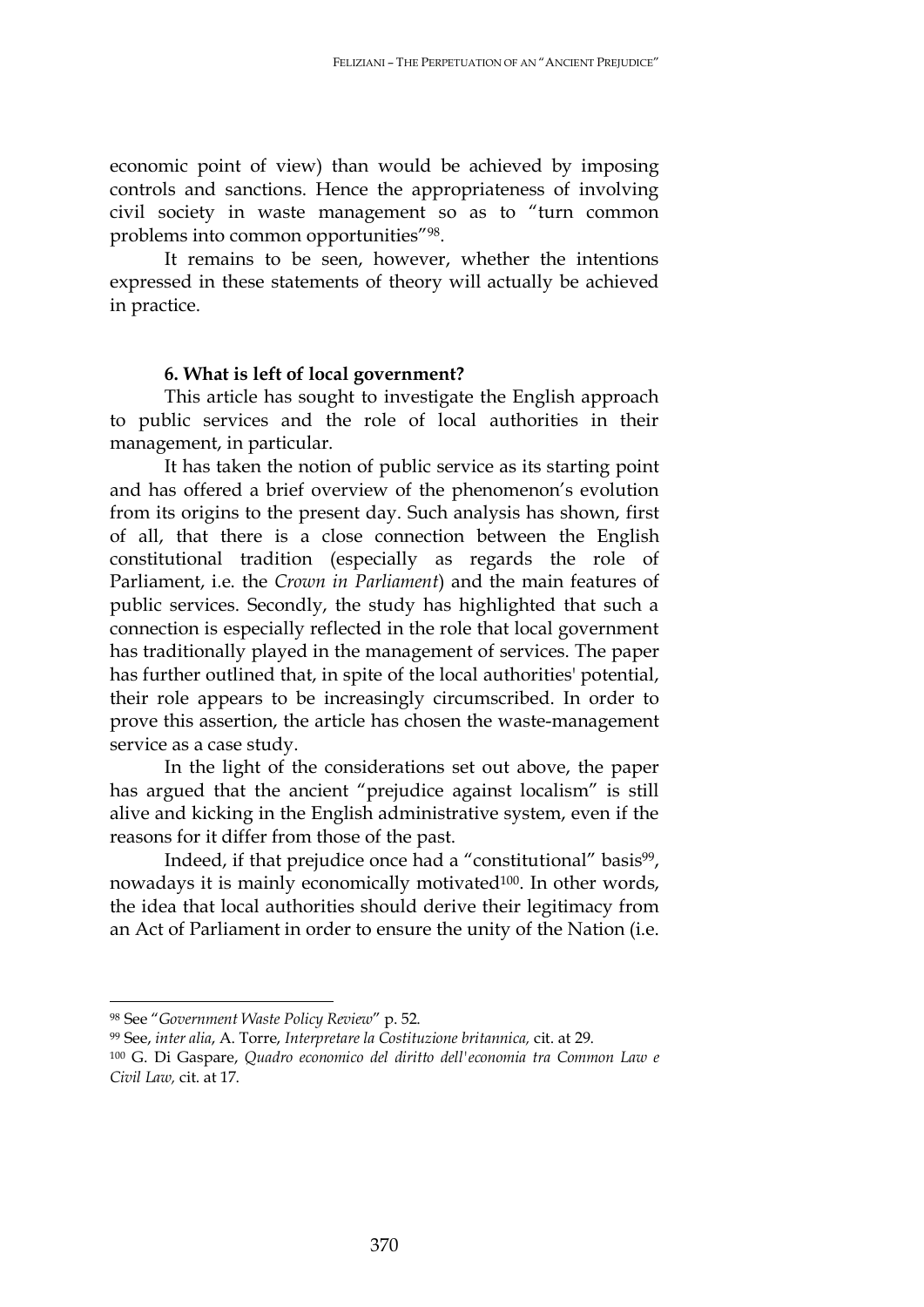l

the *Crown in Parliament*101) has evolved into an instrument for regulating the economy; at least in the sector in question.

In fact, from the Government's reforms at the end of the 1970s and the 1980s onwards, it has become the trend to "shift the service-provision duties to the local level, while keeping the regulatory functions at the central level"102. This trend has not been reversed subsequently, not even as a result of the European integration process. And this - according to some scholars - is probably due to the fact that "the European administrative system under construction" has clear points of similarity with the tendency just described<sup>103</sup>.

Thus the present study has sought to emphasize that, in England, local authorities have been re-created as bodies entrusted with the daily management of a good number of administrative functions, but (...) without any power to pursue policies that differ from the national ones"104, especially as far as the economic regulation and environmental standards of public services are concerned<sup>105</sup>.

In other words, it has been argued that the ability of English local authorities to act as a link between European and national requirements, on the one hand, and civil society, on the other, has not been fully exploited. At least, not as far as the management of public services<sup>106</sup> and environmental protection<sup>107</sup> are concerned.

<sup>101</sup> A. Torre, *Regno Unito,* cit. at 4. See, also, A. Mastropalo, *La comunità ricomposta. Alle origini dell'idea di nazione nell'Inghilterra del Seicento,* 2, Dir. Pubbl., 427 (2005) and A. Young - P. Leyland – R. Rawlings, *Sovereignty and the Law,* cit. at 29.

<sup>102</sup> S. Troilo, *Il local government britannico tra devolution interna e integrazione europea,* cit. at 34.

<sup>103</sup> S. Troilo, *Il local government britannico tra devolution interna e integrazione europea,* cit. at 34.

<sup>104</sup> S. Troilo, *Il local government britannico tra devolution interna e integrazione europea,* cit. at 34.

<sup>105</sup> See, for example, the recent article by E. Scotford - J. Robinson, *UK Environmental Legislation and Its Administration in 2013 - Achievements, Challenges and Prospects*, 25, JEL (2013), which holds that "there are now important questions to be asked about the nature and the legitimacy of the process by which guidance and policy documents are issued".

<sup>106</sup> See, for example, R. Rinaldi, *Citizen's Charter e servizi pubblici in Inghilterra,*  cit. at 2.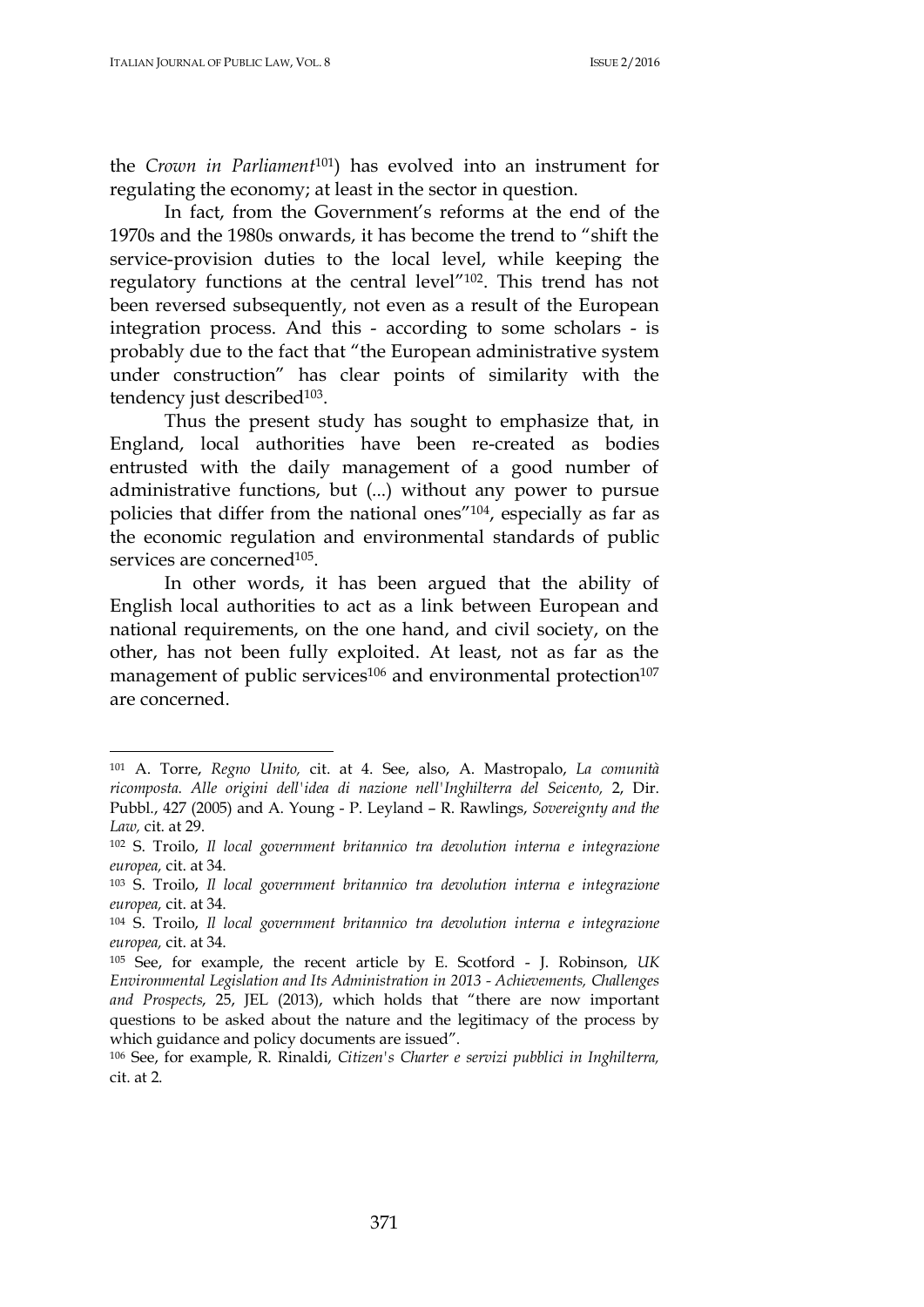One of the main reasons for this "inability" is the long-felt need (real or alleged) to reduce local authorities' public expenditure<sup>108</sup>. In this respect, the financial crisis that has affected the world's most developed economies for several years has prevented any possibility of a rapid change in direction.

Indeed, this crisis has also involved European public finance, having significant effects on Member States<sup>109</sup> and entailing a series of transformations at an institutional level<sup>110</sup>. Several of these changes are specifically affecting local authorities. In some cases (e.g. the Provinces in Italy<sup>111</sup>), they have been

<sup>107</sup> See F. de Leonardis, *Politiche e poteri dei governi locali nella tutela ambientale,* 4, Dir. Amm., 775 (2012).

<sup>108</sup> F. Guella, *L'autonomia finanziaria del Local Government nel Regno Unito,* cit. at 40.

<sup>109</sup> *Amplius*, R. Baratta, *Legal issues of the Fiscal compact. Searching for a mature democratic governance of the Euro,* 3, Dir. Un. Eur., 647 (2012); F. Bilancia, *La nuova governance dell'Eurozona: alla ricerca del demos*, F. Angelini - M. Benvenuti (eds.), *Il diritto costituzionale alla prova della crisi economica* (2012); E. Chiti, *Le istituzioni europee, la crisi e la trasformazione costituzionale dell'Unione,* 6, Giorn. Dir. Amm., 783 (2012); Id., *Le risposte alla crisi della finanza pubblica e il riequilibrio dei poteri nell'Unione,* 4, Giorn. Dir. Amm., 311 (2011); M. P. Chiti, *La crisi del debito sovrano e le sue influenze per la governance europea, i rapporti tra Stati membri e le pubbliche amministrazioni,* 1, Riv. It. Dir. Pubbl. Comunit., 1 (2013); G. della Cananea, *L'ordinamento giuridico dell'Unione europea dopo i nuovi accordi intergovernativi,* 1, Comunità int., 3 (2012); S. Peers, *The Stability Treaty: Permanent Austerity or Gesture Politics,* 3, Eu. Const. Law Rev., 404 (2012); A. Spadaro, *I diritti sociali di fronte alla crisi (necessità di un nuovo modello sociale europeo: più sobrio, solidale e sostenibile),* 4, Rivista Aic (2011).

<sup>110</sup> N. McGarvey, *Inter - Municipal Cooperation: The United Kingdom Case,* 3, Ist. del federalismo, 523 (2012). Moreover, as far as Italy is concerned, see, *inter alia*, P. Bilancia, *L'associazionismo obbligatorio dei Comuni nelle più recenti evoluzioni legislative,* Federalismi.it (2012); G. Falcon, *La crisi e l'ordinamento costituzionale,* 1, Le Regioni, 9 (2012); F. Merloni, *Il sistema amministrativo italiano, le regioni e la crisi finanziaria,* 3, Le Regioni, 599 (2011); G. Piperata, *I poteri locali: da sistema autonomo a modello razionale e sostenibile?,* 3, Ist. del federalismo, 503 (2012) and L. Vandelli, *Crisi economica e trasformazioni del governo locale, Libro dell'anno del Diritto* (2011).

<sup>111</sup> *Amplius* G. Clemente di San Luca, *Il vero irrinunciabile ruolo della Provincia e le sue funzioni fondamentali,* Federalismi.it (2013); F. Manganaro, *La riforma delle Province,* Giustamm.it (2014); G. M. Salerno, *Sulla soppressione - sostituzione delle Province in corrispondenza all'istituzione delle città metropolitane. profili applicativi e dubbi di costituzionalità*, *Federalismi.it* (2014); G. Vesperini, *Il disegno del nuovo governo locale: le città metropolitane e le province,* 8-9, Gior. Dir. Amm., 786 (2014) and, finally, C. Feliziani, *Le funzioni amministrative di Province e Città*